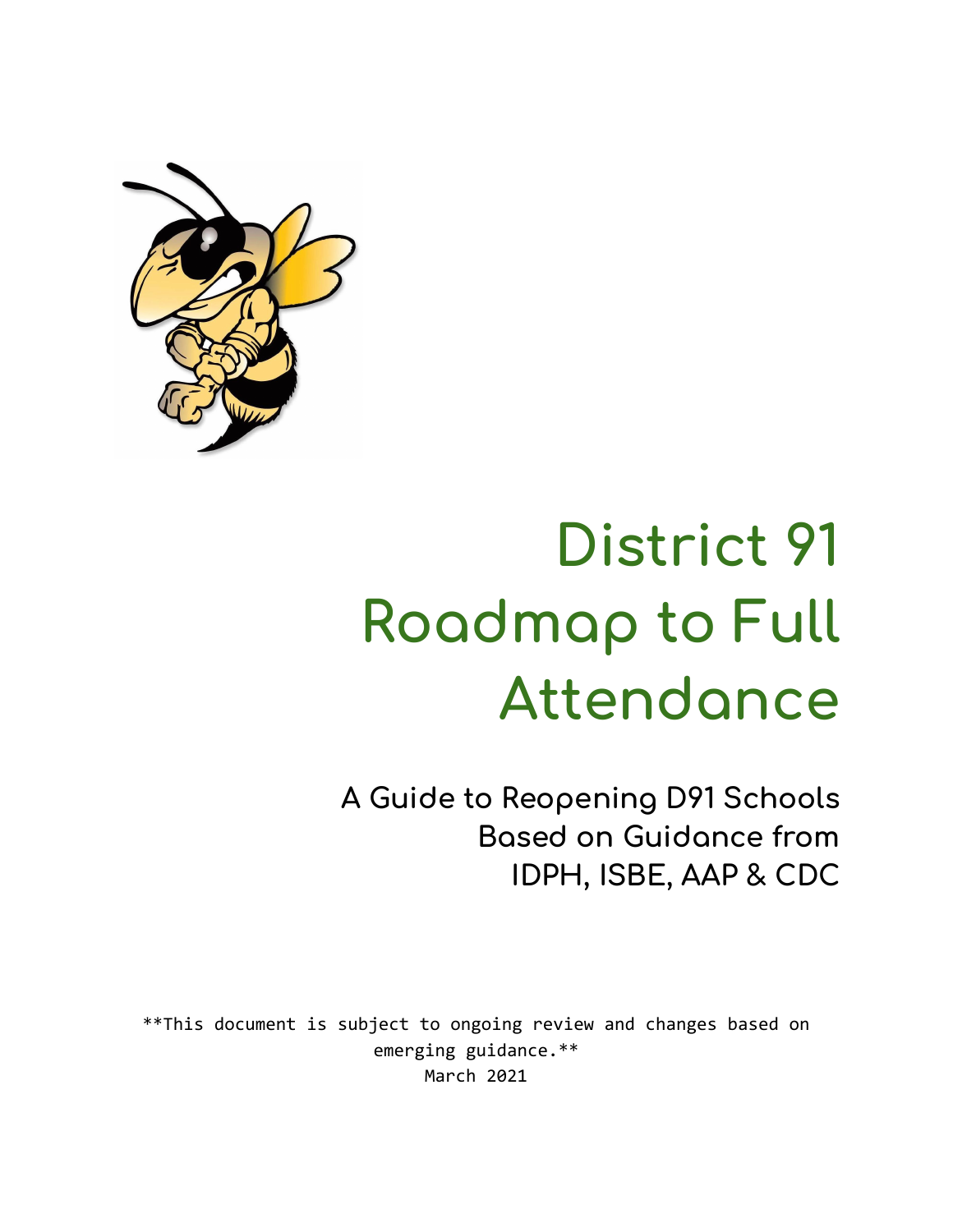# **Table of Contents**

| Summary                                                  | 3               |
|----------------------------------------------------------|-----------------|
| Phase 1: Rapid Spread                                    | 4               |
| Phase 2: Flattening                                      | 4               |
| Phase 3: Recovery                                        | 4               |
| Phase 4: Revitalization                                  | 4               |
| Bridge to Phase 5                                        | 4               |
| Phase 5: Restored                                        | 5               |
| On Site Protocols                                        | 6               |
| <b>Health &amp; Wellness</b>                             | 7               |
| Social & Physical Distancing                             | 7               |
| PPE & Face Coverings                                     | 7               |
| Hand Hygiene                                             | 7               |
| Signs & Messaging                                        | 8               |
| Training                                                 | 8               |
| <b>Health Screenings</b>                                 | 8               |
| Illness & Diagnosis Monitoring                           | 10 <sup>°</sup> |
| <b>Mental Health</b>                                     | 10 <sup>°</sup> |
| Access to School Buildings & Administrative Offices      | 11              |
| General Classroom Guidance                               | 12 <sup>°</sup> |
| Pre-Kindergarten (PK) Classrooms                         | 12 <sup>°</sup> |
| Kindergarten- Grade 5 Classroom Guidance                 | 13              |
| Grade 6-8 Classroom Guidance                             | 14              |
| Hallways, Main Office, and Common Areas                  | 15              |
| Lockers                                                  | 15              |
| Cafeteria                                                | 15              |
| Restrooms                                                | 15              |
| Drinking Fountains                                       | 15              |
| <b>Shared Objects</b>                                    | 16              |
| Preparing for When a Student or Staff Member Becomes Ill | 16              |
| School Closure Plan (Guidance from CDC)                  | 17              |
| Coordinate with Local Health Officials                   | 18              |
| <b>School Dismissal/Closure</b>                          | 18              |
| <b>Communication Plan</b>                                | 19              |
| Cleaning and Disinfecting                                | 19              |
| Extending the School Closure/Dismissal                   | 19              |
| Instruction                                              | 20              |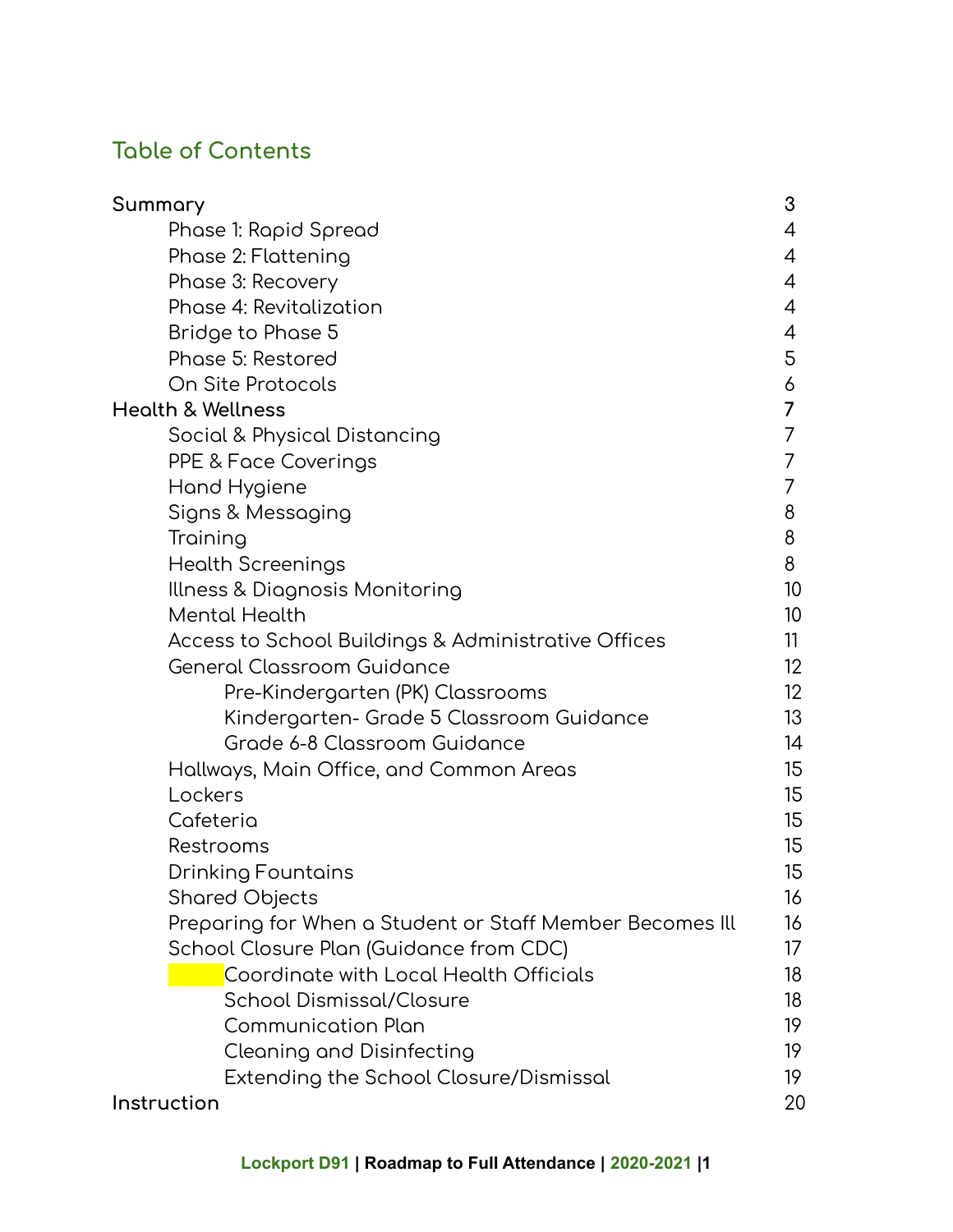| Safety Education for Students                        | 20 |
|------------------------------------------------------|----|
| Students Who are Medically Fragile or at Higher Risk | 20 |
| Social and Emotional Learning (SEL)                  | 21 |
| <b>Fine Arts/Exploratory Classes</b>                 | 21 |
| Physical Education, Playgrounds & Locker Rooms       | 21 |
| <b>Extra and Co-Curriculars</b>                      | 22 |
| Special Needs                                        | 22 |
| English Language Learners                            | 23 |
| Remote Learning                                      | 23 |
| Technology                                           | 23 |
| Transportation (special populations)                 | 24 |
| Operations                                           | 24 |
| <b>Food Service</b>                                  | 24 |
| <b>Facilities</b>                                    | 25 |
| Before- and After-Care Programs                      | 26 |
| <b>Health Offices (Nurses)</b>                       | 26 |
| <b>Recommendations for Families</b>                  | 27 |
| Supplies to Mitigate COVID 19                        | 28 |
| Communications                                       | 28 |
| <b>Communication Methods</b>                         | 28 |
| <b>Quick Contacts</b>                                | 29 |
| <b>Schedule Recommendations</b>                      | 29 |
| Schedule Option #1                                   | 29 |
| Schedule Option #2                                   | 30 |
| Schedule Option #3                                   | 31 |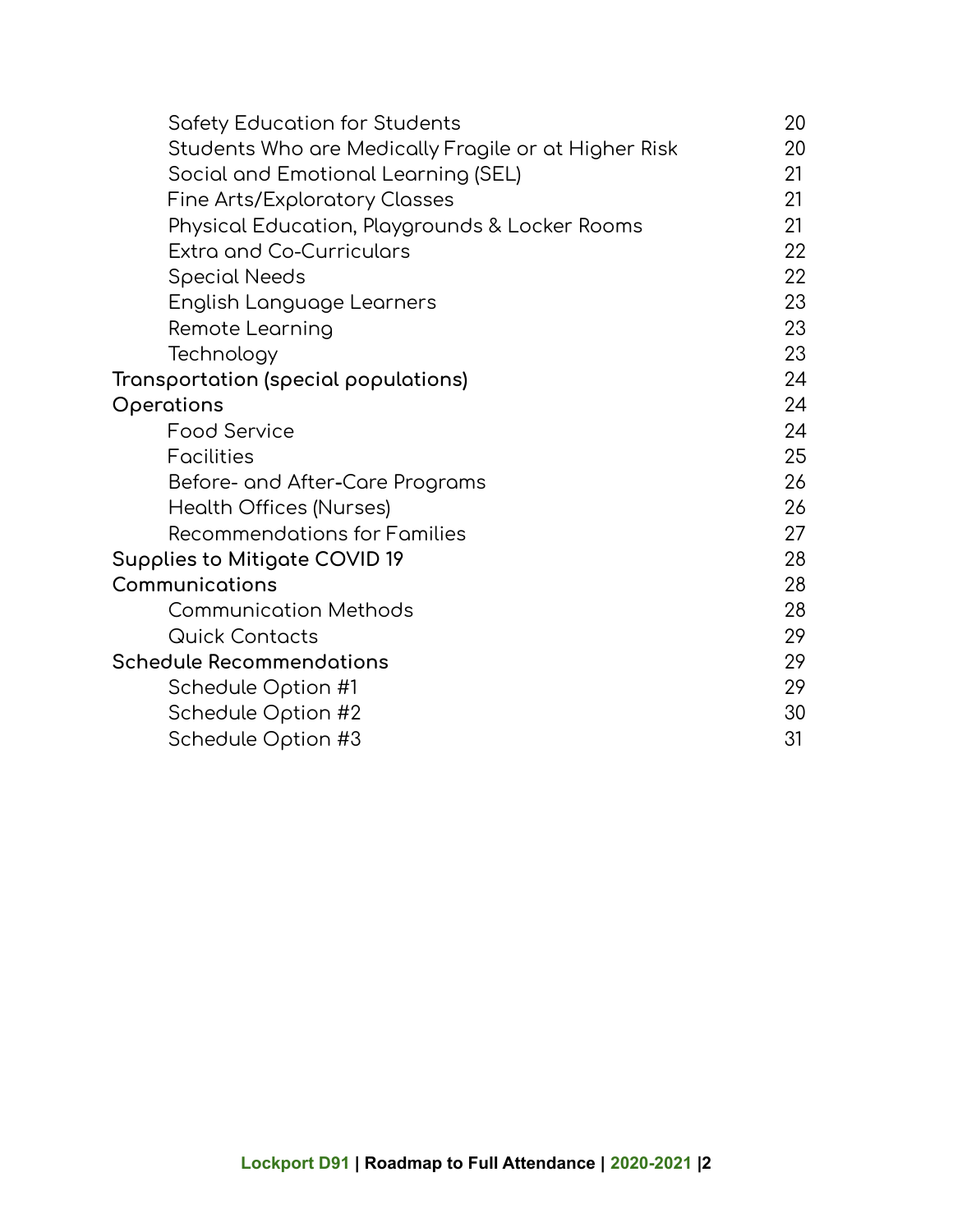# **Summary**

Shortly after the coronavirus pandemic closed our school buildings, District 91 began discussions regarding operational protocols and instructional plans for the upcoming 2020-2021 school year. We have relied heavily on guidance from the Illinois State Board of Education (ISBE), the Illinois Department of Public Health (IDPH), the Center for Disease Control (CDC), the American Academy of Pediatrics (AAP) and the state's five-phase reopening plan, Restore Illinois.

This document represents an update to our beginning of the year plan. It is designed to provide stakeholders with a full understanding of the instructional plans and protocols in place as we complete the 2020-2021 school year.

Keep in mind, should the state move out of Phase 4 to the Bridge to Phase 5 or a lower phase, the district may need to make adjustments based on the criteria of the phase. Families can be assured that the district will make changes in our protocols to match any updated guidance from ISBE and the state/local health agencies.

|                                         |                                            |                                                     |                                                 | <b>RESTORE ILLINOIS</b>                      |  |  |  |  |  |  |
|-----------------------------------------|--------------------------------------------|-----------------------------------------------------|-------------------------------------------------|----------------------------------------------|--|--|--|--|--|--|
|                                         |                                            | A Public Health Approach To Safely Reopen Our State |                                                 |                                              |  |  |  |  |  |  |
| <b>Phase 1</b><br><b>Rapid Spread</b>   | <b>Phase 2</b><br><b>Flattening</b>        | <b>Phase 3</b><br><b>Recovery</b>                   | Phase 4<br><b>Revitalization</b>                | Phase 5<br><b>Illinois Restored</b>          |  |  |  |  |  |  |
| Strict stay at home                     | Non-essential retail                       | Manufacturing, offices,                             | Gatherings of 50                                | The economy fully                            |  |  |  |  |  |  |
| and social distancing                   | stores reopen for                          | retail, barbershops                                 | people or fewer are                             | reopens with safety                          |  |  |  |  |  |  |
| quidelines are put in                   | curb-side pickup and                       | and salons can                                      | allowed, restaurants                            | precautions                                  |  |  |  |  |  |  |
| place, and only<br>essential businesses | delivery.                                  | reopen to the public<br>with capacity and           | and bars reopen,<br>travel resumes, child       | continuing.                                  |  |  |  |  |  |  |
| remain open.                            | Illinoisans are                            | other limits and                                    | care and schools                                | Conventions.                                 |  |  |  |  |  |  |
|                                         | directed to wear a                         | safety precautions.                                 | reopen under                                    | festivals and large                          |  |  |  |  |  |  |
| <b>Every region has</b>                 | face covering when                         |                                                     | quidance from the                               | events are permitted,                        |  |  |  |  |  |  |
| experienced this<br>phase once already  | outside the home and<br>can begin enjoying | Gatherings of 10<br>people or fewer are             | <b>Illinois Department of</b><br>Public Health. | and all businesses.<br>schools and places of |  |  |  |  |  |  |
| and could return to it                  | additional outdoor                         | allowed                                             |                                                 | recreation can open                          |  |  |  |  |  |  |
| if mitigation efforts                   | activities like golf,                      |                                                     | Face coverings and                              | with new safety                              |  |  |  |  |  |  |
| are unsuccessful.                       | boating & fishing while                    | Face coverings and                                  | social distancing are                           | quidance and                                 |  |  |  |  |  |  |
|                                         | practicing social                          | social distancing are                               | the norm.                                       | procedures.                                  |  |  |  |  |  |  |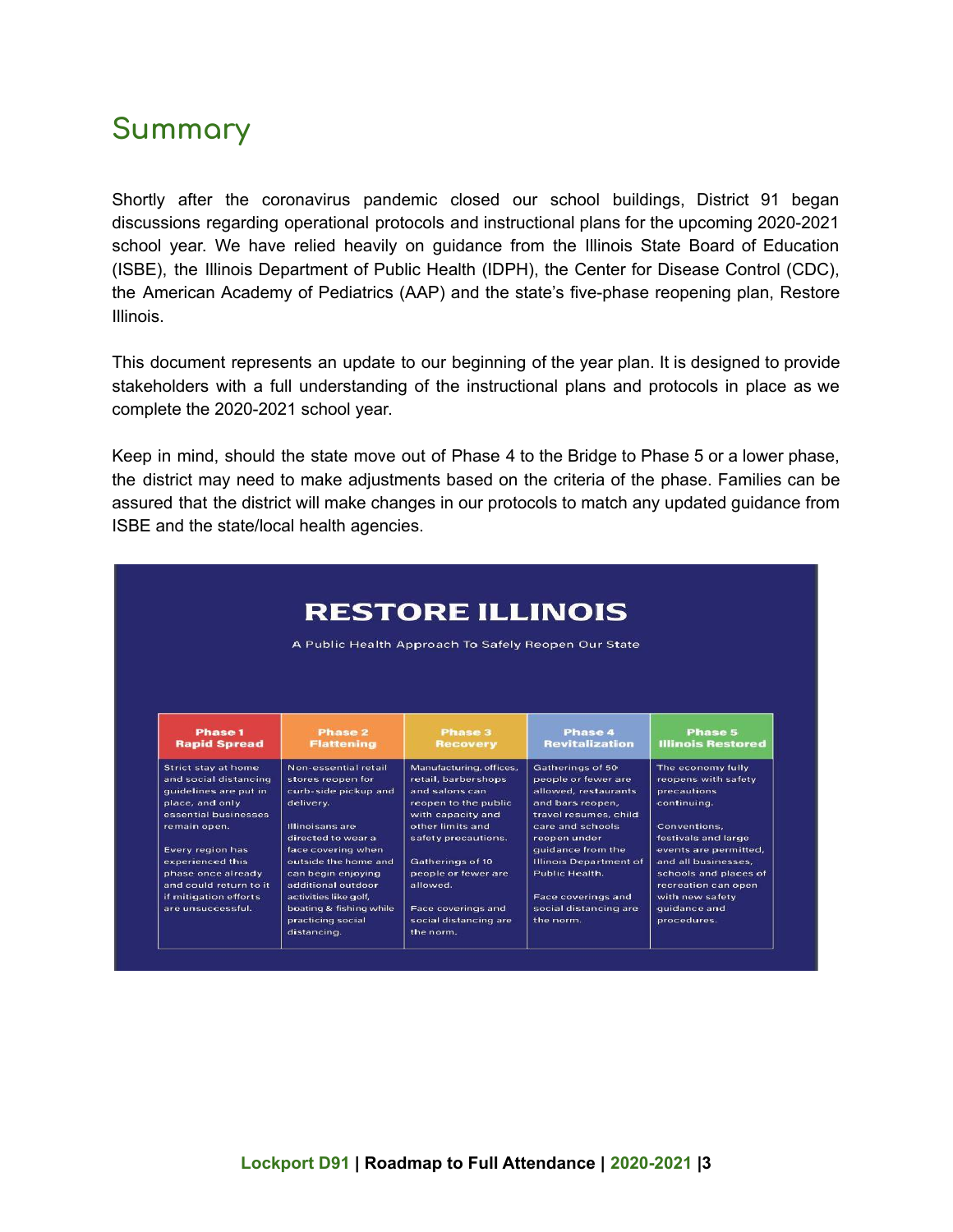# **Phase 1: Rapid Spread**

During this phase, strict stay at home and social distancing guidelines are in place. Only essential workers will remain on school sites as necessary. Non-essential workers will work from home to the greatest extent possible. All students and instructional staff will engage in remote learning, which includes updated guidelines, based on ISBE Remote Learning 2.0 (to be released soon) and feedback from the spring parent and staff surveys.

# **Phase 2: Flattening**

During this phase, strict stay-at-home and social distancing guidelines are in place. Only essential workers will remain on school sites as necessary. Non-essential workers will work from home to the greatest extent possible. All students and instructional staff will engage in remote learning, which includes updated guidelines, based on ISBE Remote Learning 2.0 (to be released soon) and feedback from the spring parent and staff surveys.

#### **Phase 3: Recovery**

During this phase, social distancing guidelines are in place. Gatherings of 10 people or less in a space are permitted. This means:

- Most students and staff engage in remote learning, which includes updated guidelines, based on ISBE Remote Learning 2.0 (to be released soon) and feedback from the spring parent and staff surveys.
- Students in some special education programs may return to campus for learning.
- Staff is on site as required.
- The district follows IESA guidelines for athletics.

#### **Phase 4: Revitalization**

During this phase, social distancing guidelines are in place. Gatherings of 50 people or more in a space are not permitted. This means:

- All students and staff are on site.
- The district follows IESA guidelines for athletics.
- Co-curricular and extracurricular activities will be evaluated on a case by case basis.

#### **Bridge to Phase 5**

As more Illinois residents receive the COVID-19 vaccine, Illinois will operate with a metrics-based pathway towards the fifth and final phase of the Restore Illinois reopening plan.

Following recommendations from public health experts, Illinois will move forward with a dial-like approach between the mitigations in Phase 4, which currently apply to the entire state, and the post-pandemic new normal of Phase 5. The Bridge to Phase 5 will allow for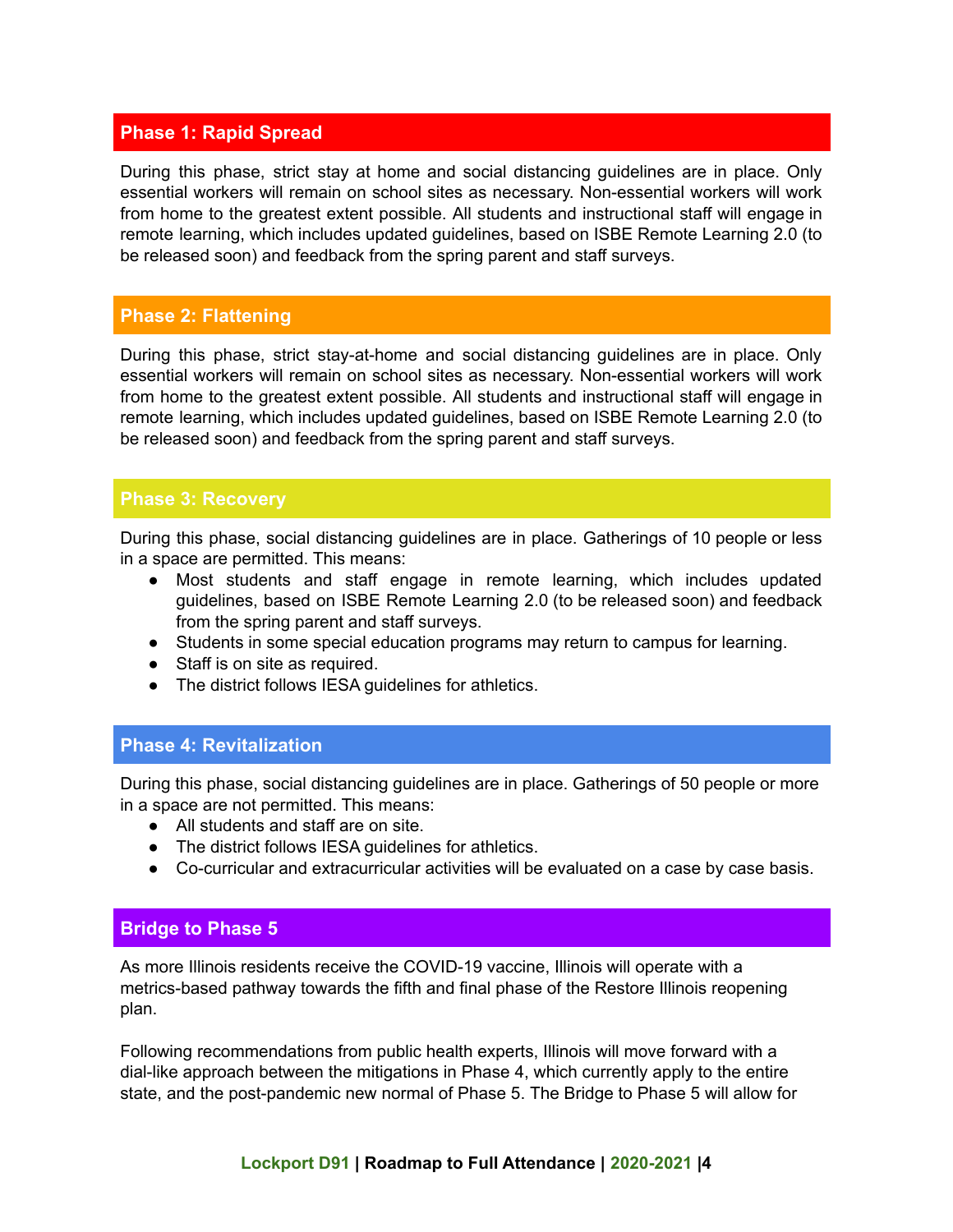higher capacity limits and increased business operations, before public health experts tell us it is safe to move to the new normal that Phase 5 will bring. **Metrics to Move Forward**

Vaccination metrics: Once 70% of residents 65 and older statewide have received their first dose of the vaccine and no increase in COVID-19 metrics is recorded, the state could move into the Bridge Phase. Once 50% of residents 16 and older have received their first dose of the vaccine and no increase in COVID-19 metrics is recorded, the state could move into Phase 5.

COVID-19 metrics: The state could advance if there is a non-increasing trend in hospital admissions for COVID-19 like illnesses, COVID-19 patients in the hospital and mortality rate while ICU bed availability must remain greater than or equal to 20%. The state will consider new knowledge of variants, vaccine effectiveness and the potential necessity of a booster shot as we move forward.

Monitoring period: COVID-19 metrics will be considered over a 28-day monitoring period before the state can advance to the next phase. The current monitoring period began when all regions of the state moved into Phase 4.

#### **Metrics to Move Backward**

The state could revert to a previous phase if there is a resurgence of the virus, measured by an increasing trend in our case rate and one of the following:

- ❏ Hospital admissions for COVID-19 like illness trend increasing and above 150 daily average.
- ❏ COVID-19 patients in the hospital trend increasing and above 750 daily census
- ❏ Mortality rate trend increasing and above 0.1 daily average
- ❏ ICU bed availability < 20%

Metrics will be measured over a 10-day monitoring period.

#### **Phase 5: Restored**

During this phase, school resumes as normal with new Public Health guidelines in place.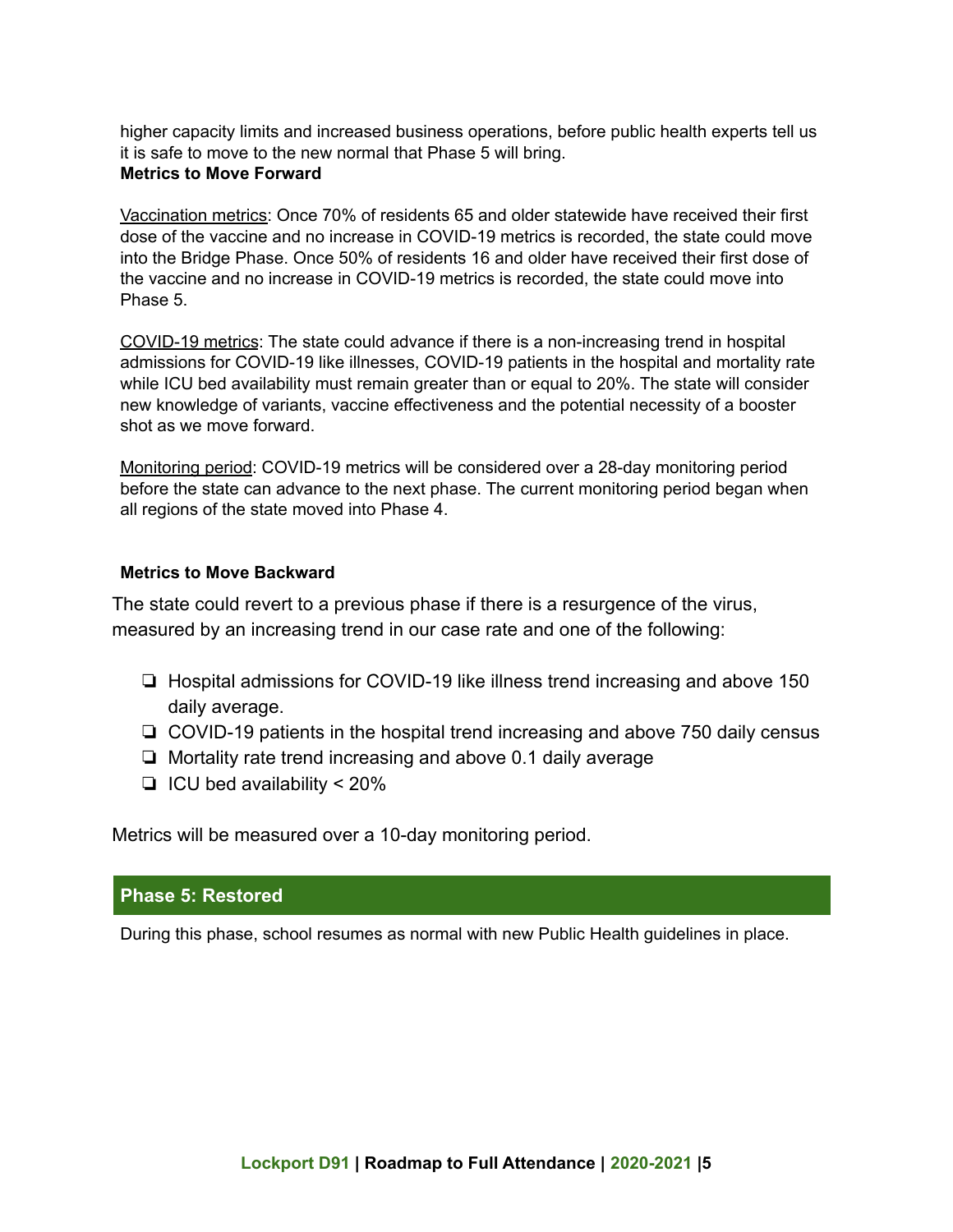# **On Site Protocols**

The health and well-being of our students and staff is a top priority. For this reason, during Restore Illinois Phases 3, 4, and Bridge to Phase 5 there will be strict protocols in place when students and staff are on-site. District 91 has divided these protocols into 6 categories:

- Health & Wellness
- Instruction
- Transportation
- Operations
- Communications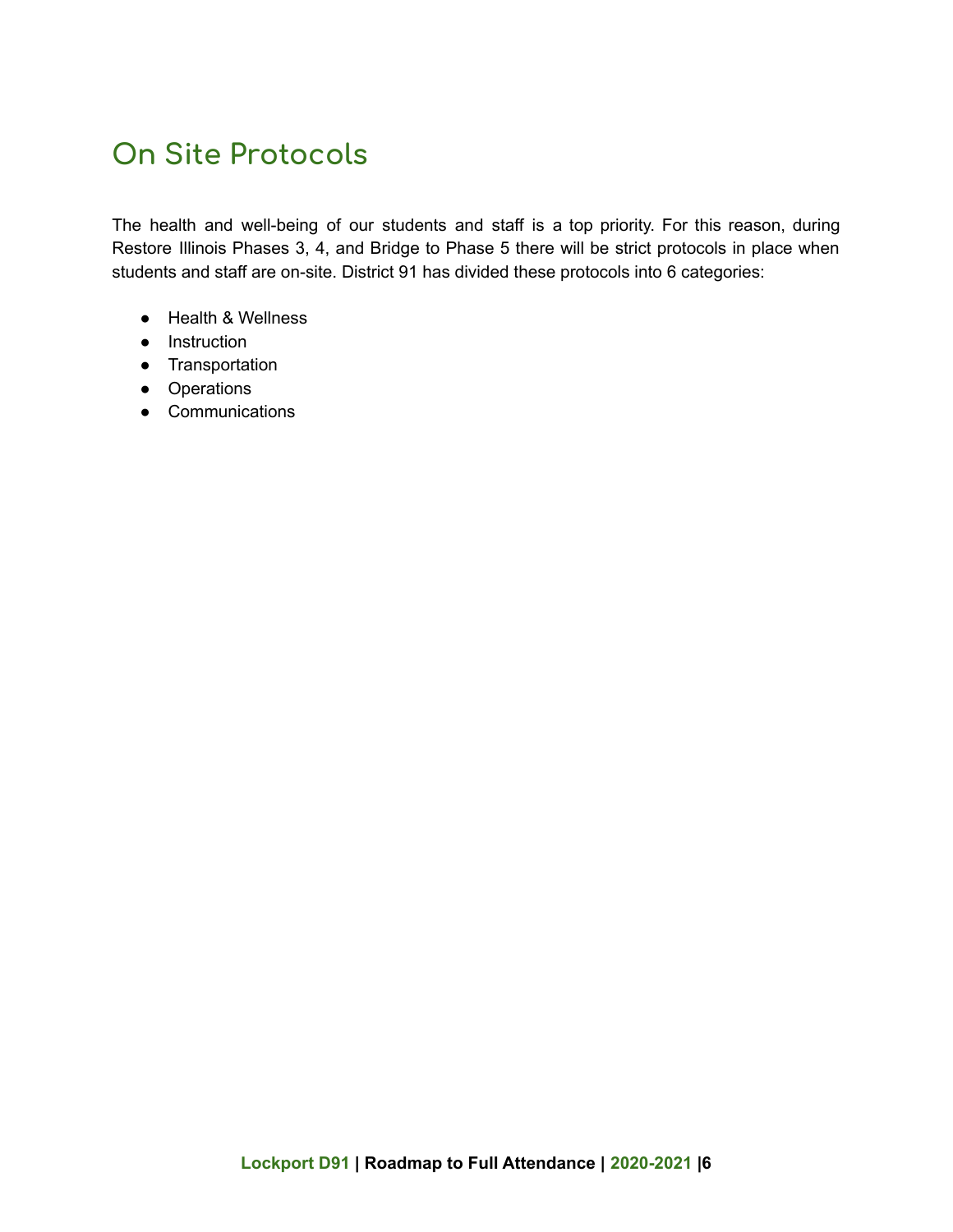# **Health & Wellness**

#### **Social & Physical Distancing**

District 91 has developed procedures to ensure social and physical distancing to the greatest extent possible. The maximum allowable distance between students will be maintained in relation to the physical size of each space, which will be a minimum of 3 feet and up to 6 feet apart within the classrooms. The expectation is that teachers will still adhere to 6ft of social distancing within the classroom from the students. Students will be spaced apart to the greatest extent possible within the classroom, lunchroom, and other areas of the buildings. Visual reminders have been posted throughout school buildings and visuals are designated (signs, tape, etc.) as indicators of safe distances in areas where students congregate or lineup (building entrances, hallways, lunch areas, etc.). Teachers rather than students will move between classes to reduce mixing student groups within the building as much as possible. Mealtimes, bathroom breaks, etc. will be staggered to ensure student and staff safety. Staff and students should refrain from physical contact, including, but not limited to: handshakes, high-fives, hugs, etc. Staff break areas will be arranged to facilitate social distancing. Classroom breaks will be staggered to the extent possible to ensure social distancing.

#### **PPE and Face Coverings**

District 91 understands physical distancing will not be possible for all circumstances. There is significant evidence that face coverings provide protection and decrease the spread of COVID-19. All individuals in school buildings must always wear face coverings, unless they are younger than 2 years of age, have trouble breathing, or are unconscious, incapacitated, or otherwise unable to remove the cover without assistance. **Face coverings must be worn at all times in school buildings even when social distancing is maintained.** Face coverings do not need to be worn outside if social distancing is maintained. District 91 will maintain a supply of disposable face coverings in the event that a staff member, student, or visitor does not have one for use. After use, the front of the face covering is considered contaminated and should not be touched during removal or replacement. Hand hygiene should be performed immediately after removing and after replacing the face covering. Gloves or other PPE must be used as needed when the assisting of students requires close contact. District 91 will provide a reusable mask to each student and employee. Employees and students may use their own face coverings as long as they are within the state guidelines. Face coverings must be two-ply or more and fit snug over the nose and under the chin of the wearer.

#### **Hand Hygiene**

Frequent hand washing and hand sanitizing is key to help prevent the spread of COVID-19. Staff members and students must clean hands as often as possible with soap and water for at least 20 seconds. If soap and water are not available, an alcohol-based hand sanitizer that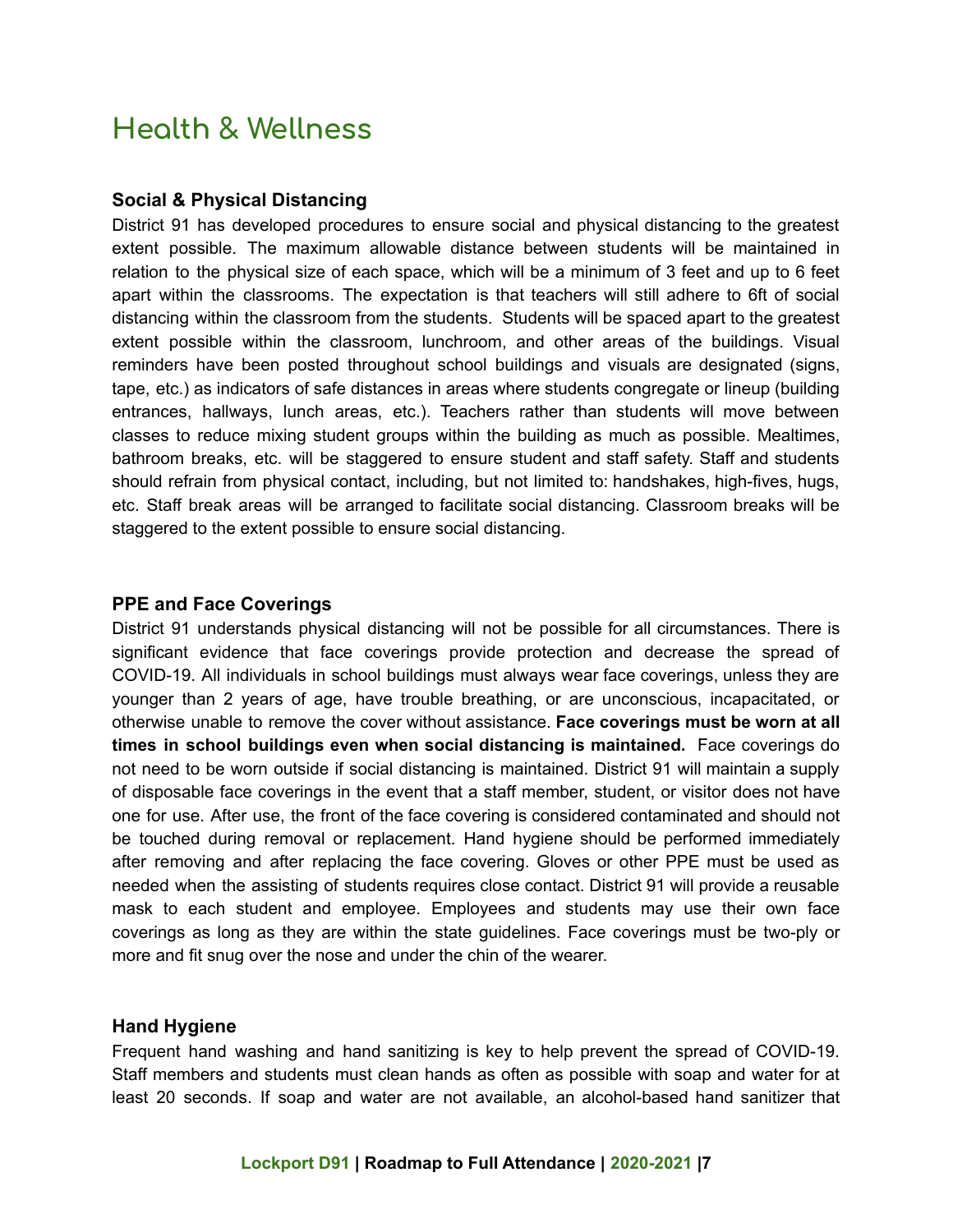contains at least 60% alcohol may be used. Best practice indicates that after five times hand sanitizer is used, students and staff need to wash hands with soap and water to ensure proper cleaning. Staff and students must avoid touching their mouth, eyes, or nose as much as possible. Staff and students must use hand sanitizer upon entering the building, each time they enter the classroom, before and after lunch, and as they exit the building. Hand sanitizer will be available throughout both buildings. Each building has placed signage reminding everyone of the need for proper hand hygiene in the appropriate areas. If assisting a student requires close contact, hand washing, or sanitizing must be done before and after contact with students.

#### **Signs and Messaging**

Each building has posted signs and messages in highly visible locations that reinforce safety precautions and promote everyday protective measures (e.g., proper handwashing and appropriate face coverings). Signage posted is in multiple languages outside of main entryways noting A) that persons may not enter the building if they have any currently known symptoms of COVID-19, such as fever, cough, shortness of breath or difficulty breathing, chills, fatigue, muscle and body aches, headache, sore throat, new loss of taste or smell, congestion or runny nose, nausea, vomiting, or diarrhea; B) a 6-foot distance from others must be maintained as much as possible; C) a face covering must be worn at all times; and D) shaking hands or engaging in any other physical contact is prohibited in district buildings. The District will share regular announcements and local positivity rates to keep families informed.

# **Training**

Each staff member has been required to complete safety training related to physical distancing, face covering and hand hygiene procedures. Each building has provided training to staff that is specific to their unique circumstances. Employees have also been trained on the proper way to disinfect their individual workstations.The District will continue to provide ongoing training on topics that will help to keep staff and students safe at school.

#### **Health Screenings**

Only students and staff who are healthy should report for in-person learning. All families must complete the required health screening in ParentSquare prior to 7:30 am each attendance day. Students and staff with any of the following symptoms of COVID-19 must remain home (this list will change as information from CDC is updated):

- a. Fever of 100.4 or greater or chills without medication within 24 hours
- b. Vomiting or Diarrhea (within the last 24 hours)
- c. Cough
- d. Shortness of breath/difficulty breathing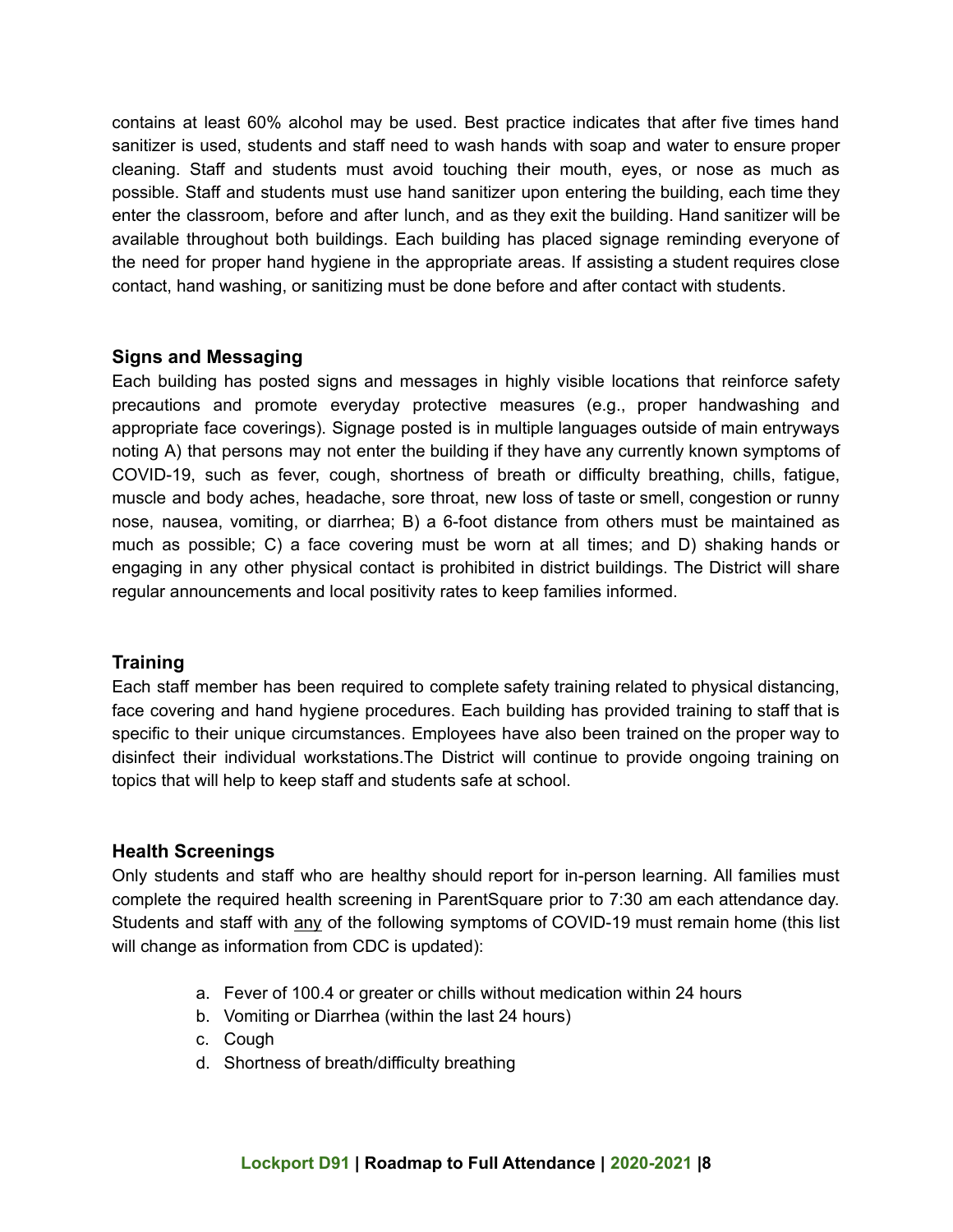- e. Close contact with a person who is suspected of having COVID-19 or has tested positive
- f. New onset of moderate to severe headache
- g. New loss of taste or smell
- h. Muscle pain or body aches from an unknown cause
- i. Sore throat
- j. Fatigue from an unknown cause
- k. Nausea

Attendance personnel must request specific symptom reporting when absences are reported along with COVID-19 diagnoses and COVID-19 exposure. This information must be documented and shared with the appropriate personnel. In accordance with state and federal guidance, staff and students who are sick should not return to school until they have met criteria to return. CDC and IDPH guidelines for students who were suspected of having COVID-19, whether they were tested or not, state that 24 hours must elapse from resolution of fever without fever-reducing medication and 14 days must pass after symptoms first appeared. Families that have medically fragile and immunocompromised students must consult their medical provider prior to attending school. Students or staff returning from illness related to COVID-19 must call to check in with the school nurse or building administrator prior to being allowed back into the building following quarantine.

Any student or staff member who begins to exhibit a high fever associated with COVID-19 like symptoms must report to the designated area, following the building procedure. Symptomatic students will be provided a new face covering and will remain in the quarantine area until a parent or guardian picks the student up or alternative transportation home is arranged (school buses or public transport must NOT be used). Symptomatic staff will remain in the quarantine area until they are able to leave. In following the guidance from Will County Health Department, if any student or staff member exhibits any one of the symptoms they are to be sent home. A student or staff member who has been sent home for exhibiting a symptom(s) must follow IDPH guidelines on quarantining during the pandemic. These individuals may not return until cleared by the doctor. Anyone who has been in close contact (within 6 feet distance for an accumulated 15 minutes or more within a 24 hour period) with someone who has tested positive will be excluded from the premises for 10-14 days based on the IDPH decision tree and local circumstances. The school nurses will inform parents/guardians of the quarantine length. Staff who has had contact with someone who is positive for COVID-19 must notify their building principal or supervisor immediately. Staff members that are fully vaccinated do not need to quarantine after a close contact as long as they remain symptom free. Students who have had contact with someone who is positive for COVID-19 must follow the IDPH guidelines.

Temperature checks are required for all students, staff, and visitors prior to entering the building. Additionally, anyone entering the building must self-certify via a symptom screening that they are free of COVID-19 symptoms. Parents will submit daily prior to 7:30 am using ParentSquare. Visitors will use a Google or paper form upon arrival to the building or before. All responses are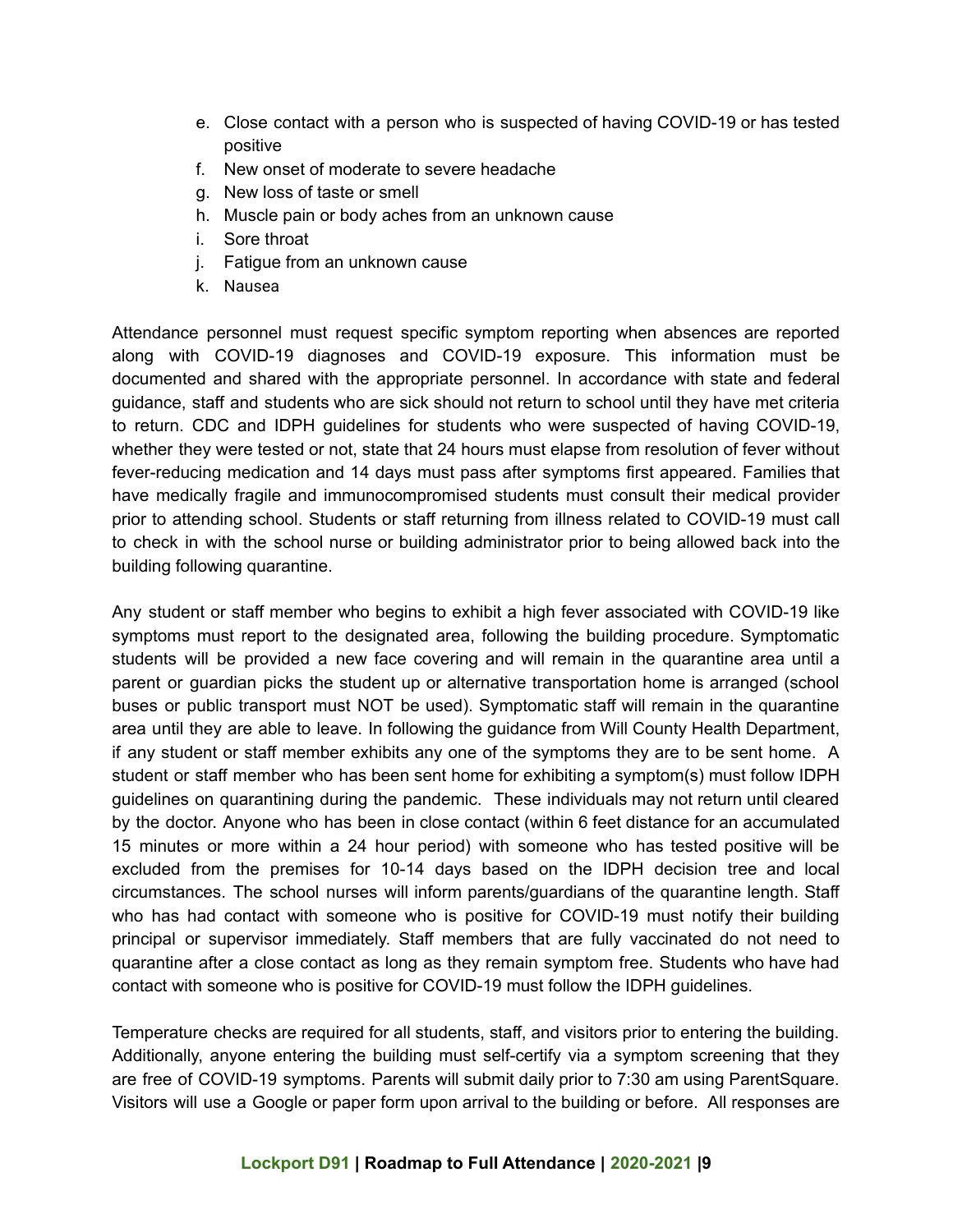archived confidentially; if a stakeholder submits an affirmative response, a nurse will follow up privately.

Individuals who have a temperature greater than 100.4 degrees Fahrenheit, a cough or shortness of breath, known close contact with a person who has been diagnosed with COVID-19; or are exhibiting any two (2) these symptoms; chills, fatigue, muscle and body aches, headache, sore throat, new loss of taste or smell, congestion or runny nose, nausea, vomiting, or diarrhea, may not enter buildings. Individuals who exhibit these symptoms may be tested for COVID-19 at school using the BinaxNow rapid test if the parent has signed the consent form in advance. If a form is not on file the individual must be referred to a medical provider for evaluation, treatment, and information about when they can return to school.

#### **Illness & Diagnosis Monitoring**

A tracking process has been instituted to maintain ongoing monitoring of individuals excluded from school because they have COVID-19-like symptoms, have been diagnosed with COVID-19, or have been exposed to someone with COVID-19 and are in quarantine.

Tracking ensures CDC and local health authority criteria for discontinuing home isolation or quarantine are met before a student or staff member returns to school. Tracking methods include checking in with the school nurse or building administration upon return to school to verify resolution of symptoms and that any other criteria for discontinuation of quarantine have been met. Tracking will take place prior to a return to the classroom.

Continual communicable disease diagnosis monitoring and the monitoring of student and staff absenteeism will occur through collaboration of those taking absence reports and school nurses/school health staff. Employees and families will be encouraged to report specific symptoms, COVID-19 diagnoses, and COVID-19 exposures when reporting absences.

The district will maintain a current list of community testing sites to share with staff, families, and students. Confirmed cases of COVID-19 will be reported to the local health department by the school nurse or designee as required by the Illinois Infectious Disease Reporting requirements issued by IDPH.

The District will inform the school community of outbreaks per local and state health department guidelines while maintaining student and staff confidentiality rights.

#### **Mental Health**

Considerations will be given to the impact that COVID-19 has on the mental health of students, and their families. The mental and emotional well-being of students will be closely monitored. Training will be provided to staff to increase awareness of the impact of COVID-19. Access to school counselors and supports are readily available and will be communicated to students.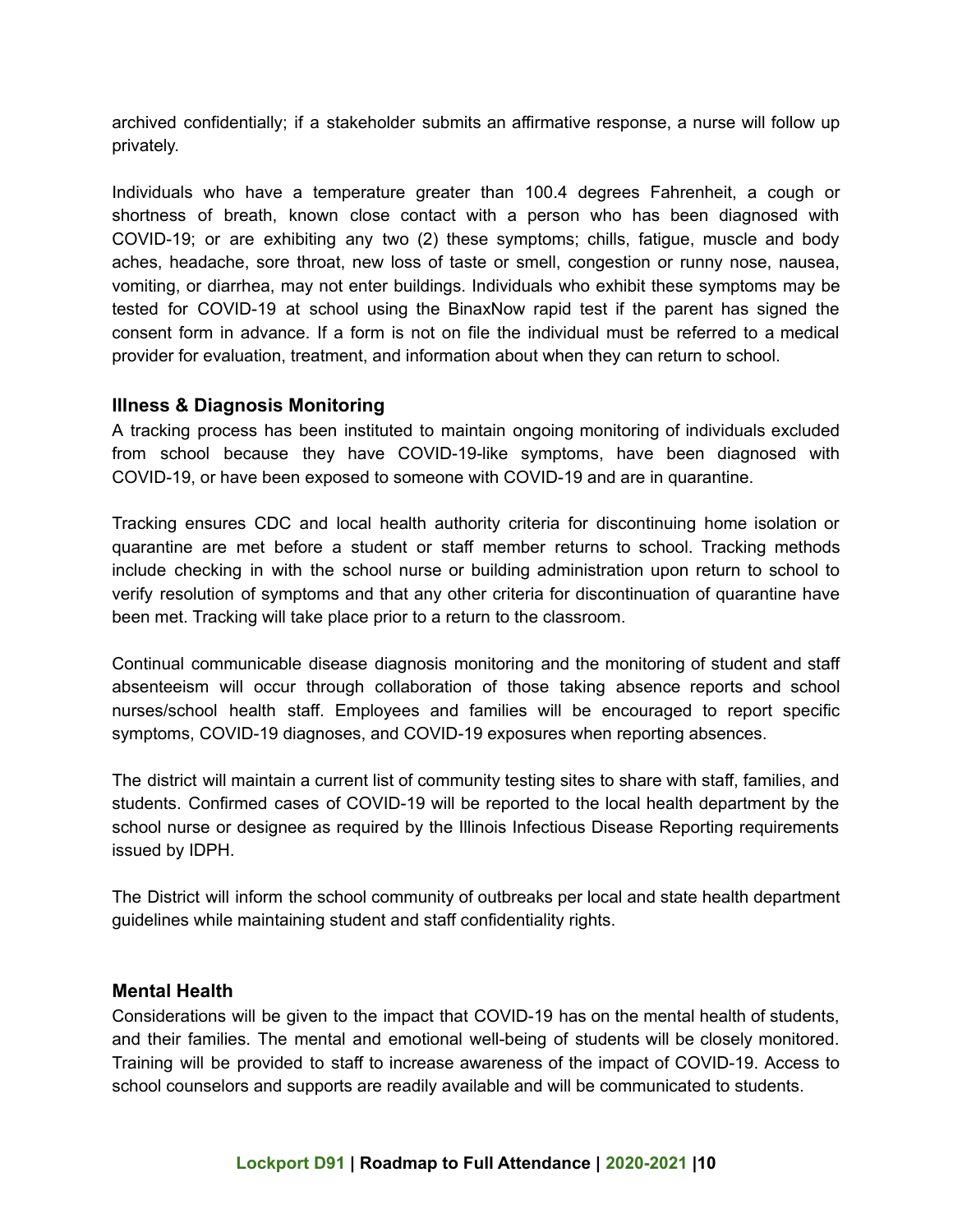# **Visitor Access to School Buildings and Administrative Offices**

Visitors will be prohibited during the school day to the greatest extent possible. In addition to the normal sign in procedures, visitors to any building must always wear an appropriate face covering and report directly to the building's visitor's center or main office for a wellness screening, which will include a temperature check. Visitors will not have access to the building in general to maintain physical distancing. The office secretary will be made aware of any visitor allowed to enter the building by an administrator.

Mandatory IEP and 504 meetings will continue to be held remotely, in most instances. In-person meetings will occur when a remote meeting is not possible, as required by state and/or federal law.

Parent-teacher conferences, curriculum nights, and all other school events will be held remotely until we reach Phase 5.

Only meetings required to be held in person will be pre-scheduled. All other meetings will occur via teleconference or by telephone.

If a **visitor** is approved to enter the buildings by an administrator, he/she must be asked the following questions:

1. Has the individual washed their hands or used an alcohol-based sanitizer upon entry into the building? If YES, proceed to question #2

If NO, ask them to please do so and then move to question #2

- 2. Provide the individual a self-certification form that asks if they have any of the following symptoms (this list will change as information from CDC is updated):
	- a. Fever of 100.4 or greater or chills without medication within 24 hours
	- b. Vomiting or Diarrhea (within the last 24 hours)
	- c. Cough
	- d. Shortness of breath/difficulty breathing
	- e. Close contact with a person who is suspected of having COVID-19 or has tested positive
	- f. New onset of moderate to severe headache
	- g. New loss of taste or smell
	- h. Muscle pain or body aches from an unknown cause
	- i. Sore throat
	- j. Fatigue from an unknown cause
	- k. Nausea

If YES, **restrict them from entering the building/moving beyond the office** If NO to all, continue to step #3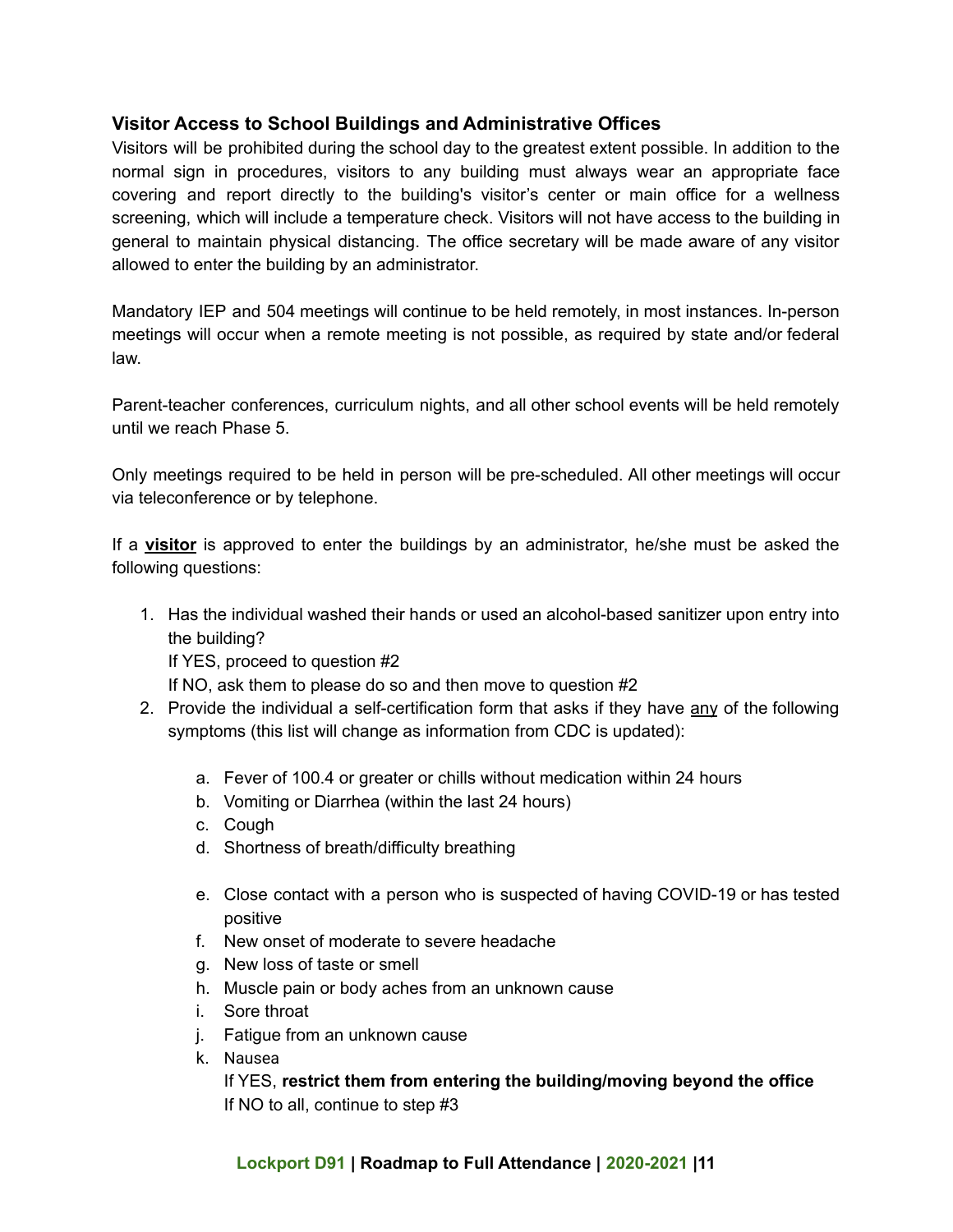3. Check each visitor's temperature, looking for a fever of 100.4 or higher

If YES, **restrict them from entering the building/moving beyond the office** If NO, continue to step #4,

- 4. Allow entry to the building and remind the individual to:
	- a. Wash their hands or use hand sanitizer throughout their time in the building and on their way out of the building
	- b. DO NOT shake hands with, touch or hug individuals during their visit.

**All other check-in procedures will be adhered to.**

# **General Classroom Guidance**

# **Pre-Kindergarten (PK) Classrooms**

- The maximum allowable distance between students will be maintained in relation to the physical size of each space, which will be less than six feet.
	- Non-essential furniture and equipment will be removed from classrooms to maximize distance between students.
	- Students will have assigned seating.
	- $\circ$  Students at desks or tables will all face the same direction as feasible.
	- Students should be required to remain in their seats to the greatest extent possible.
	- Desk/table shields will be utilized by students, the teacher, and support personnel.
	- $\circ$  Mask and movement breaks should be scheduled throughout the day. Mask breaks must occur outside with 6 feet of social distancing between students.
- Classroom areas must be clearly marked to show where to sit, stand or line-up for 6 foot spacing.
- Arrangements will be made to live stream content to remote students.
- Students will remain with the same classroom group throughout the day; services will take place in the classroom when feasible.
- Common areas have been clearly marked to show where to stand or line-up for 3 6 foot spacing.
- Items used by students as a part of instruction must be labeled for each student and stored in individual bins/resealable baggies.
- Classroom learning toys must be washed after each use.
- Restroom and hand washing breaks are scheduled and coordinated throughout the day.
- Sanitation stations have been provided in every classroom.
- Recess has been scheduled and coordinated by classroom to minimize student mixing.
- Hand sanitizing must occur when entering the classroom.
- Classrooms are cleaned throughout the day.
- Building staff must review their student pick up and drop off procedures.
- Windows must remain open for increased ventilation as much as possible.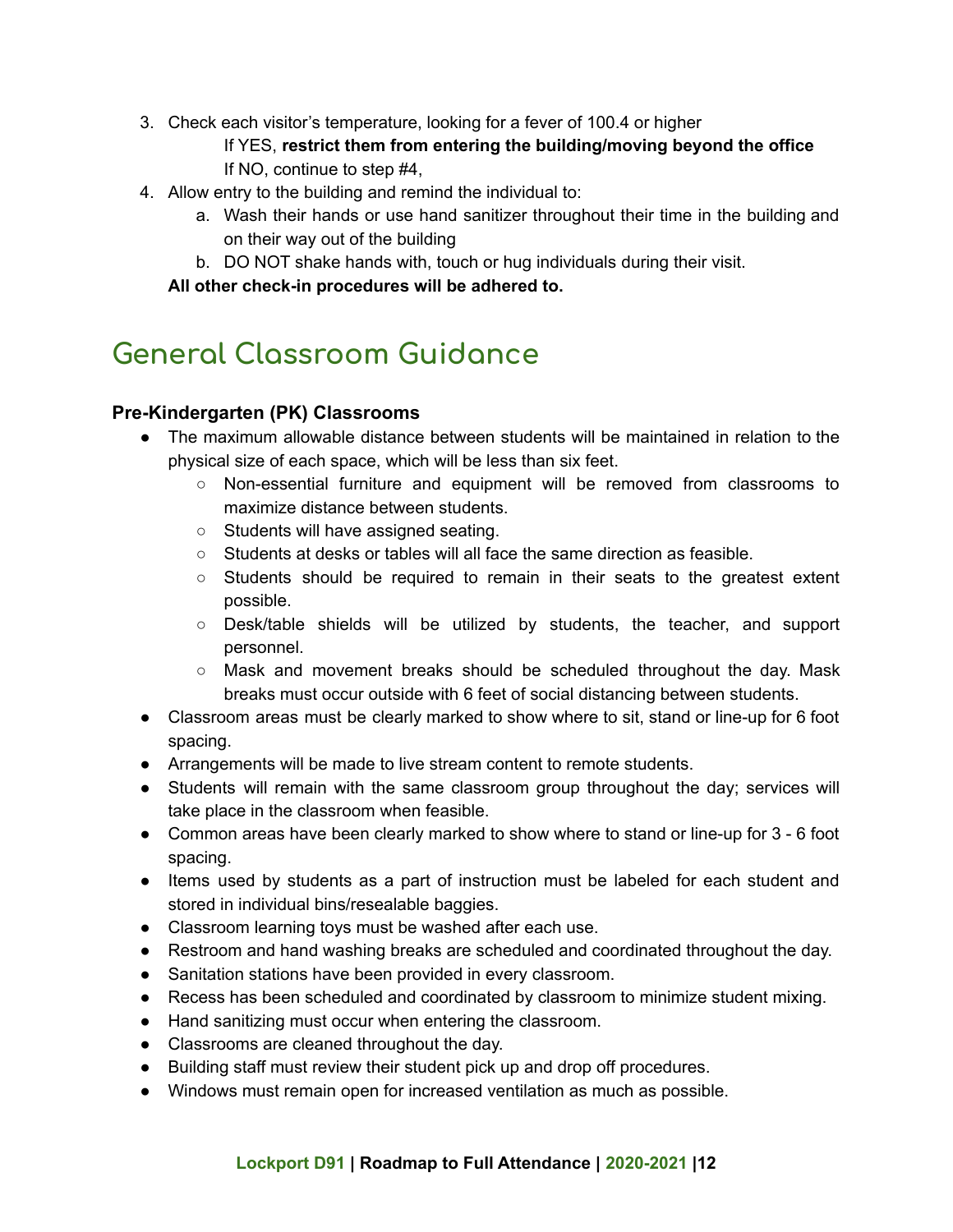- Only classroom teachers, administrators, and required support personnel will be allowed access in the classroom.
- The sharing of items among students is discouraged. Items must be sanitized between uses.
- Each child has been issued a Chromebook for use throughout the school year.

# **Kindergarten-5th Grade Classroom Guidance**

- The maximum allowable distance between students will be maintained in relation to the physical size of each space, which may be less than six feet.
	- Non-essential furniture and equipment has been removed from classrooms to maximize distance between students.
	- Students will have assigned seating.
	- Students at desks or tables will all face the same direction as feasible.
	- Students should be required to remain in their seats to the greatest extent possible.
	- Desk/table shields will be utilized by students, the teacher, and support personnel.
	- Physical dividers for teacher work area
	- Mask and movement breaks should be scheduled throughout the day. Mask breaks must occur outside with 6 feet of social distancing between students.
- Classroom areas are clearly marked to show where to sit, stand or line-up for 6 foot spacing.
- Arrangements will be made to live stream content to remote students.
- Students will remain with the same classroom group throughout the day; support/special services will take place in the classroom to the greatest extent possible.
- Art, music, and technology classes are provided in the classroom (push-in model).
- Common areas are clearly marked to show where to stand or line-up for 6 foot spacing.
- Items used by students as a part of instruction must be labeled for each student and stored in individual bins/resealable baggies.
- Restroom and hand washing breaks are scheduled and coordinated throughout the day.
- Sanitation stations have been provided in every classroom.
- Recess must be scheduled and coordinated by classroom to minimize student mixing.
- Portable hand washing stations
- Hand sanitizing must occur when entering the classroom.
- Classrooms are cleaned after each use and daily.
- Building staff must review their student pick up and drop off procedures.
- Windows must remain open for increased ventilation as much as possible.
- Only classroom teachers, administrators, and required support personnel will be allowed access in the classroom.
- The sharing of items among students will be minimized.
- Backpacks will be kept under the student's desk.
- Coats will be hung on the back of each student's chair.
- Avoid sharing objects. If an item must be shared, it must be sanitized between uses.

# **Lockport D91 | Roadmap to Full Attendance | 2020-2021 |13**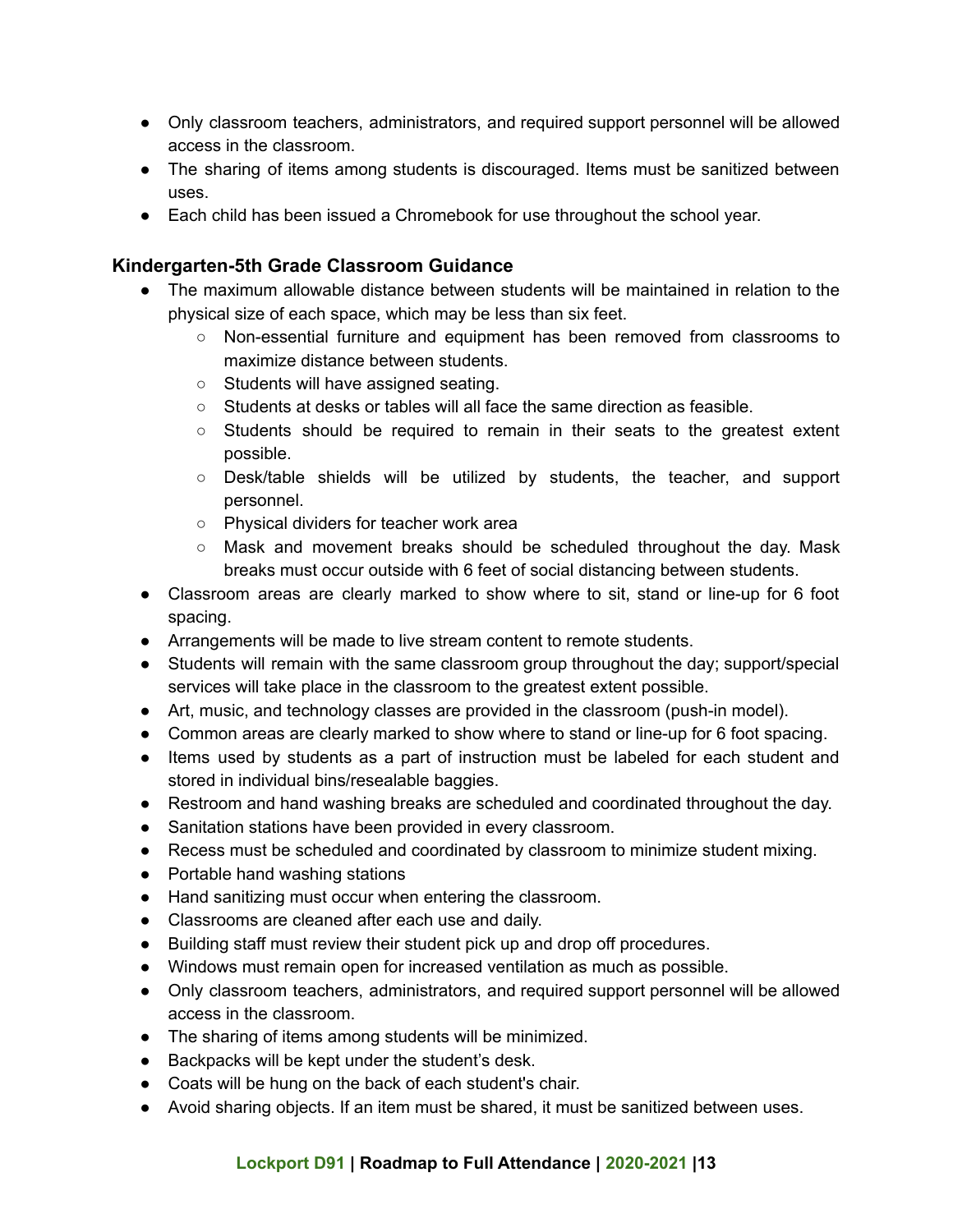● Each child will have their own technology.

# **Grade 6-8 Classroom Guidance**

- The maximum allowable distance between students will be maintained in relation to the physical size of each space, which may not always be six feet.
	- Non-essential furniture and equipment have been removed from classrooms to maximize distance between students.
	- Students will have assigned seating.
	- $\circ$  Students at desks or tables will all face the same direction as feasible.
	- Students should be required to remain in their seats to the greatest extent possible.
	- Desk/table shields are utilized by students, the teacher, and support personnel.
	- Physical dividers for teacher work area
	- $\circ$  Mask and movement breaks should be scheduled throughout the day. Mask breaks must occur outside with **6 feet** of social distancing between students.
- Classroom areas must be clearly marked to show where to sit, stand or line-up for 6 foot spacing.
- Arrangements will be made to live stream content to remote students.
- Students will remain with the same classroom group throughout the day; teachers will rotate between classrooms.
- Support and special services are provided in the classroom to the greatest extent possible.
- Art, music, and technology classes will be provided in the classroom (push-in model).
- Additional services will take place in the classroom when feasible.
- Common areas must be clearly marked to show where to stand or line-up for 6 foot spacing.
- Items used by students as a part of instruction must be labeled for each student and stored in individual bins/resealable baggies.
- Sanitation stations have been provided in every classroom.
- Restroom and hand washing breaks must be scheduled and coordinated throughout the day.
- Hand sanitizing must occur when entering the classroom.
- Classrooms are cleaned after each use and daily.
- Building staff must review their student pick up and drop off procedures.
- Only classroom teachers, administrators, and required support personnel will be allowed access in the classroom.
- The sharing of items among students will be minimized.
- Backpacks will be kept under the student's desk.
- Coats will be hung on the back of each student's chair.
- Avoid sharing objects. If an item must be shared, it must be sanitized between uses.
- Each child will have their own technology.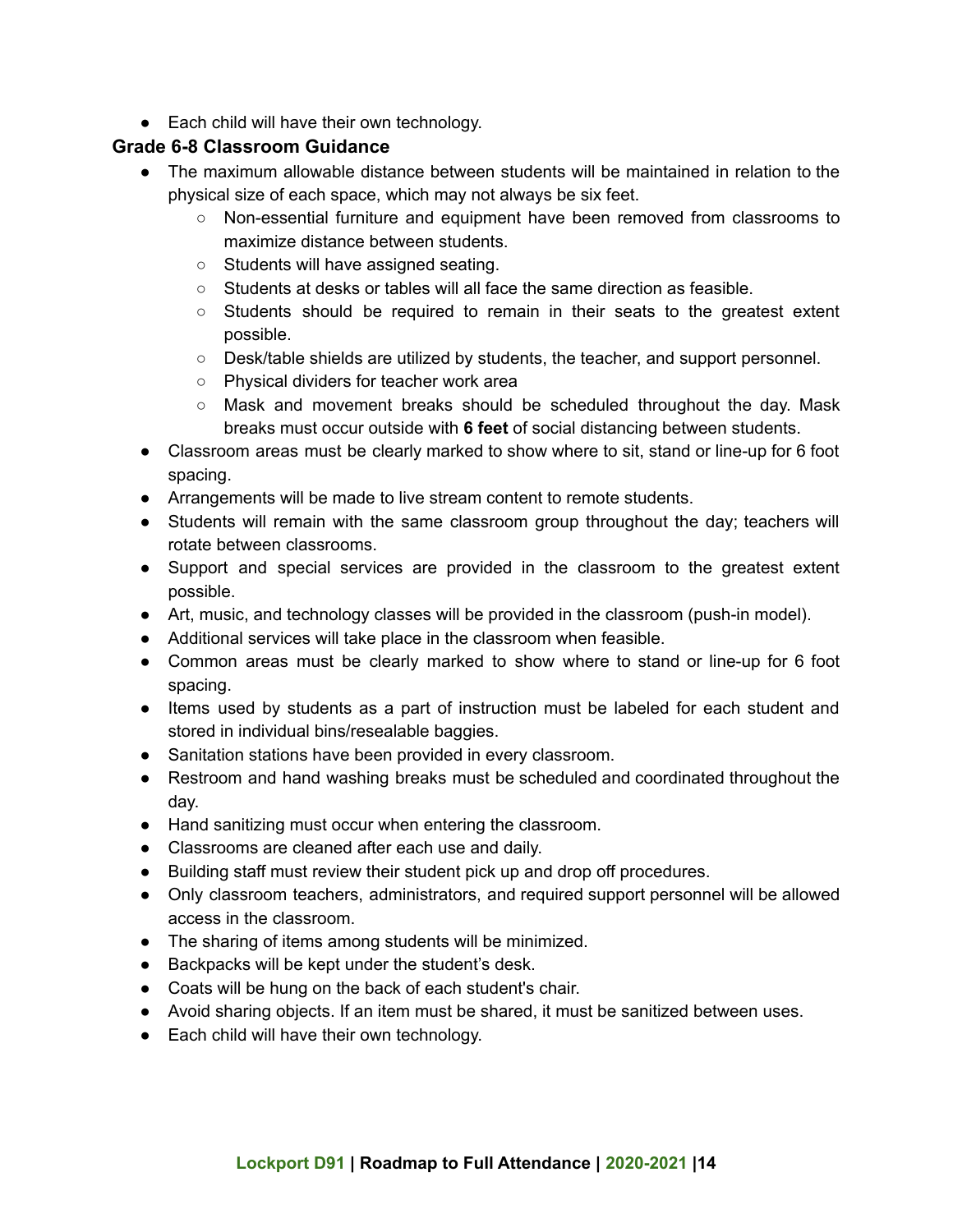### **Hallways, Main Office, and Common Areas**

Face coverings must be worn at all times. Social distancing is to be maintained to the greatest extent possible (markings have been placed on the floor). Signage reminding everyone of physical distancing and face covering usage are posted at entryways, hallways, classrooms, and common areas. Students are restricted to specific areas during specific time, as identified by the building principal, to limit the number of students in any hallway at any one time. High touch areas will be cleaned throughout the day.

#### **Lockers/Coat Rooms/Cubbies**

The use of lockers, coat rooms, and cubbies by staff and students is suspended until further notice.

#### **Cafeteria**

Students will be able to receive lunch daily. Meals will be provided as an individual pre-bagged meal for grab-and-go distribution for remote students. Students may also bring their own sack lunch. Food deliveries will not be accepted by the office. However a lunch drop-off area will be designated outdoors at each building for parent use. Milk will be included with each meal and for sale for those who bring a sack lunch from home.

Lunch periods will be designed to ensure at least 6 feet of social distance. Students will be seated either in a classroom or a designated lunch space and desk/table shields will be used. Hands will be sanitized before mask removal and food consumption. After the meal is consumed, hands will be sanitized, and masks replaced. Each area utilized for food consumption is cleaned and sanitized before the next group is seated.

#### **Restrooms**

Face coverings are required at all times by staff and students. Physical barriers have been added to all student restrooms between urinals and sinks. All electric hand dryers have been disconnected and paper towel dispensers added for hand drying. Signage is posted in all restrooms reminding everyone of physical distancing, face coverings, and handwashing guidelines.

Students are assigned specific restrooms for use by grade levels. Restroom use and hand washing breaks have been scheduled/coordinated throughout the day. All high touch areas in the restrooms are cleaned throughout the day.

#### **Drinking Fountains**

To decrease the risk of contamination, all drinking fountains in each building have been temporarily shut down and will not be available for use. Students are encouraged to bring a reusable water bottle to school each day. Water bottle fillers have been made available to students to fill their personal water bottles throughout the day. Should a student forget their water bottle, one will be provided upon request.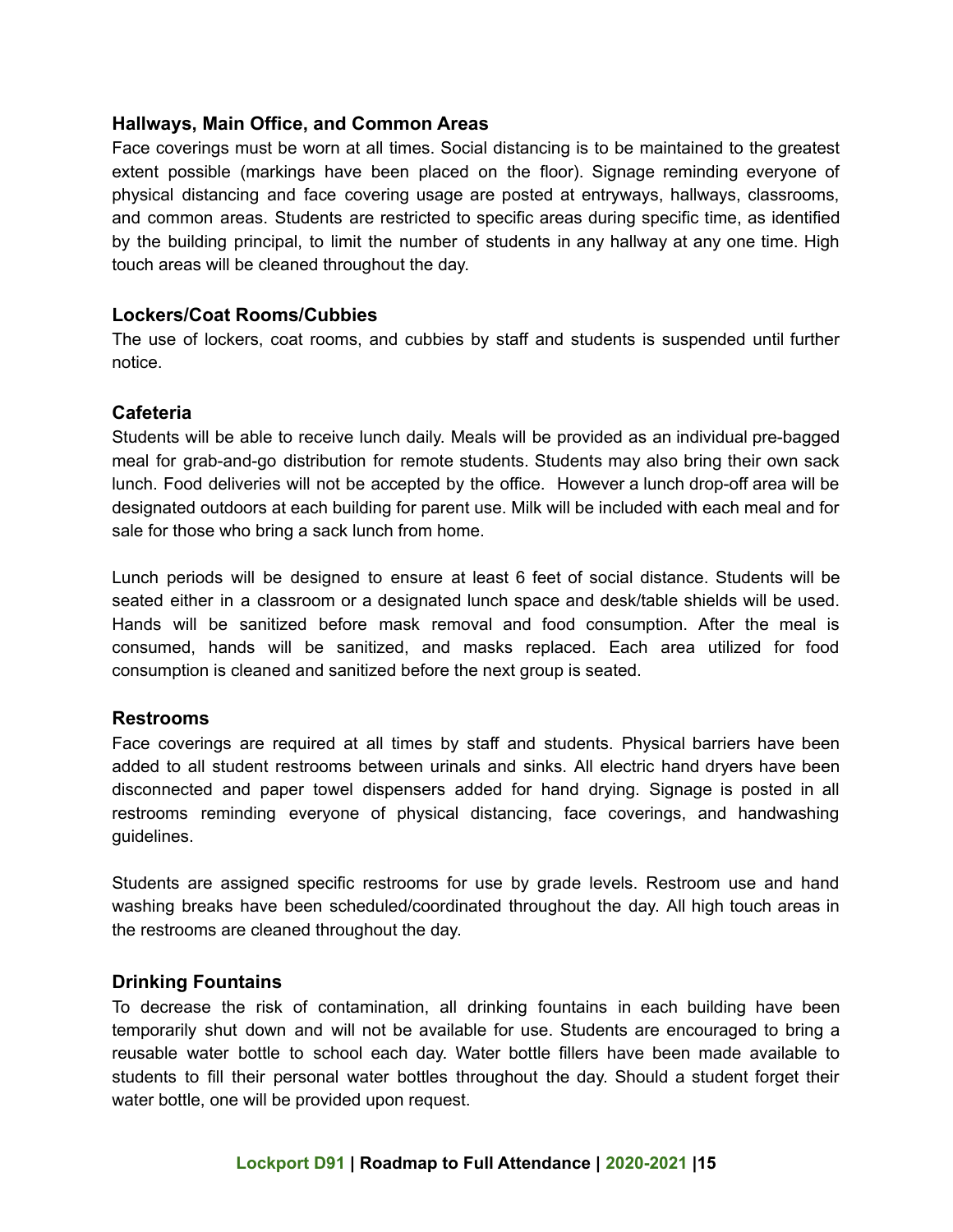# **Shared Objects**

Students and employees are restricted from borrowing or sharing items. The CDC recommends that electronic devices, toys, books, and other games or learning aids not be shared. Electronics including, but not limited to, iPads, Chromebooks, touchscreens, keyboards, copy machine touch pads, etc. should be cleaned before and after use. Items that must be shared or communally used must be cleaned after each use and individuals must perform hand hygiene between uses.

#### **Preparing for When a Student or Staff Member Becomes Ill**

District 91 will communicate with families and staff that any individual who tests positive for COVID-19, or who shows any signs or symptoms of illness, should stay home. Families and staff should also report possible cases to the school where the individual attends school or works, to initiate contact tracing. Currently known symptoms of COVID-19 are fever, cough, shortness of breath or difficulty breathing, fatigue from an unknown cause, muscle and body aches from an unknown cause, new onset of mild or moderate headache, sore throat, new loss of taste or smell, vomiting, or diarrhea. Attendance personnel should request specific symptom reporting when absences are reported, along with COVID-19 diagnoses and COVID-19 exposure. Information will be documented and shared with the school nurse or other appropriate personnel and the local health department. In accordance with state and federal guidance, school community members who are sick should not return to school until they have met the criteria to return.

#### IDPH Decision Tree:

<https://www.isbe.net/Documents/IDPH-COVID19-Exclusion-Decison-Tree.pdf>

A symptom checklist is used for families and staff to determine if they are well enough to attend that day. Any individual within the school environment who shows symptoms will be immediately separated from the rest of the school population. Individuals who are sick will be sent home. If emergency services are necessary, 911 will be called. CDC and IDPH guidelines for students who were suspected of having COVID-19, whether they were tested or not, state that 24 hours must elapse from the resolution of fever without fever reducing medication and 10 days must pass after symptoms first appeared. It is recommended that medically fragile and immunocompromised students consult their medical provider prior to attending school. Students returning from illness related to COVID-19 must provide authorization to return to school documentation to the school nurse or building administrator following quarantine, while staff returning from illness related to COVID-19 must provide authorization to return to school documentation to the Superintendent following quarantine.

When interacting with students or staff who may be sick, school nurses and personnel should follow CDC guidance on standard and [transmission](https://www.cdc.gov/coronavirus/2019-ncov/hcp/using-ppe.html) based precautions. **Students should never be left alone and must always be supervised while maintaining necessary precautions.**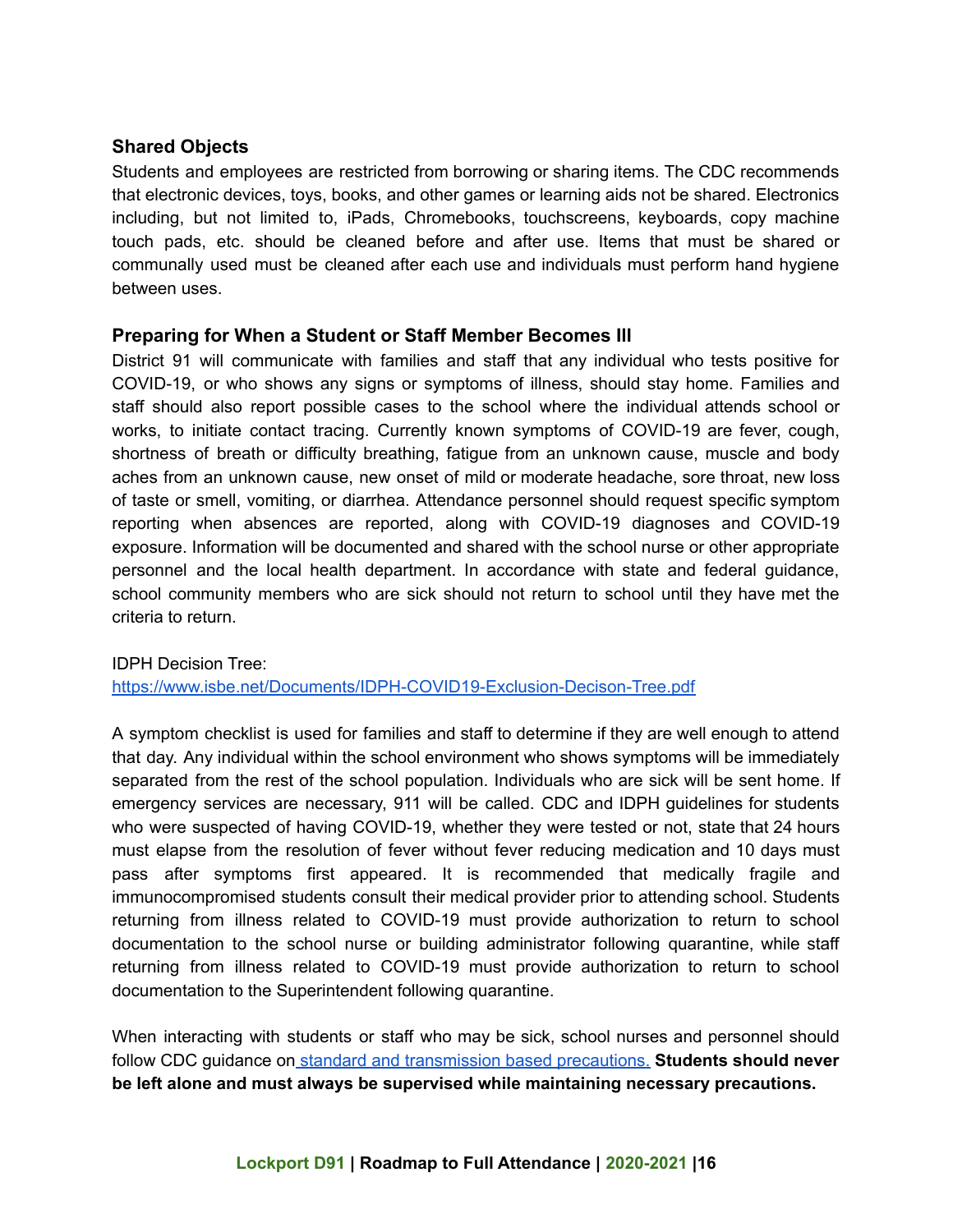Close off any areas of the school used by a sick person and do not use these areas until after proper cleaning and disinfection procedures have been completed. Open windows to increase air circulation in the area. It is advised by the CDC to wait at least 24 hours before cleaning and disinfecting; if 24 hours are not possible, wait as long as possible. Clean and disinfect all areas, such as offices, bathrooms, common areas, shared electronic equipment, etc., used by the person who is sick. Ensure cleaning products are stored and used a safe distance away from children and staff.

Individuals who did not have close contact with the person who is sick can return to work immediately after disinfection. Those who had contact with someone who tested positive for COVID-19 or is suspected of having COVID-19 infection should isolate at home and monitor symptoms for 14 days. Close contact means the individual was within six feet of the individual with symptoms for more than 15 cumulative minutes during a 24 hour period. Additional cleaning and disinfection is not necessary if more than seven days have elapsed since the person who is sick visited or used the school. Continue routine cleaning and disinfection. This includes everyday practices that schools normally use to maintain a healthy environment.

Returning to school after having had coronavirus:

- Please call the school nurse/building principal prior to returning to school.
- Parents/guardians must provide physician's documentation &/or release from quarantine letter from the local health department before being allowed to return to school.
- Students will stay home for at least 10 days and must be fever free for 24 hours after symptoms have resolved, without fever reducing medication As new guidance emerges, **guidelines may change.**

# **School Closure Plan (Guidance from CDC)**

District 91 must be prepared for a possible short-term closure, regardless of community spread, if an infected person has been in a school building. If this happens, the CDC recommends the following procedures regardless of the level of community spread.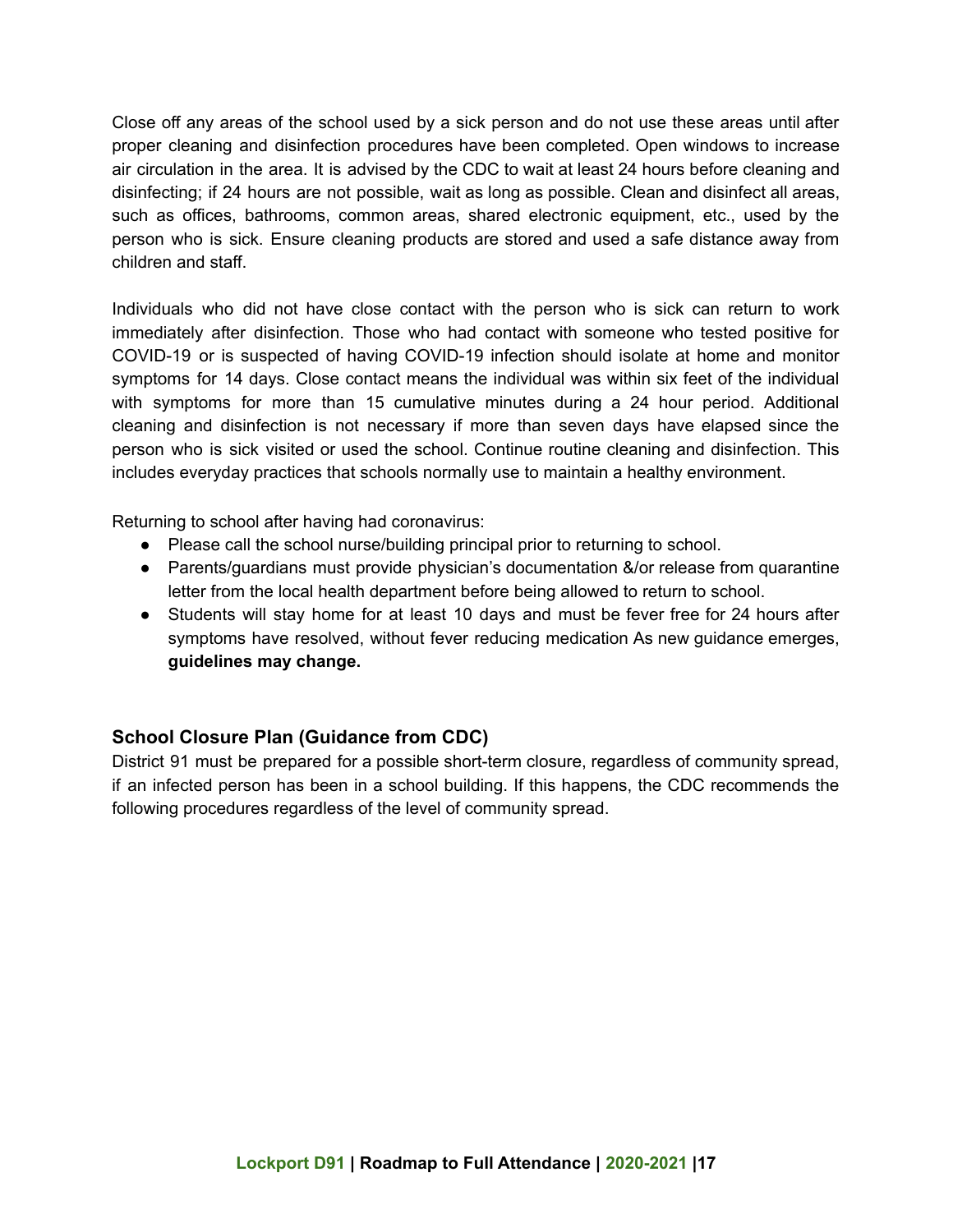

# **Coordination with Local Health Officials**

Once learning of a COVID-19 case in someone who has been in a school, District 91 will immediately notify local health officials. These officials will help administrators determine a course of action for the school and programs. The Superintendent will notify the Will County Health Department of the positive case of COVID-19. The two entities will collaborate to confirm the positive COVID-19 case and to what degree the District 91 Positive Case Plan will be implemented.

#### **School Dismissal/Closure**

The school, grade level, or classroom may utilize an adaptive pause if there is an outbreak of COVID-19 illness of close contacts. This pause allows time for District 91 and the local health officials to gain a better understanding of the COVID-19 situation impacting the school. Local health officials will help the school determine appropriate next steps, including whether an extended dismissal duration is needed to stop or slow further spread of COVID-19. Schools are not expected to make decisions about dismissal or canceling events on their own. District 91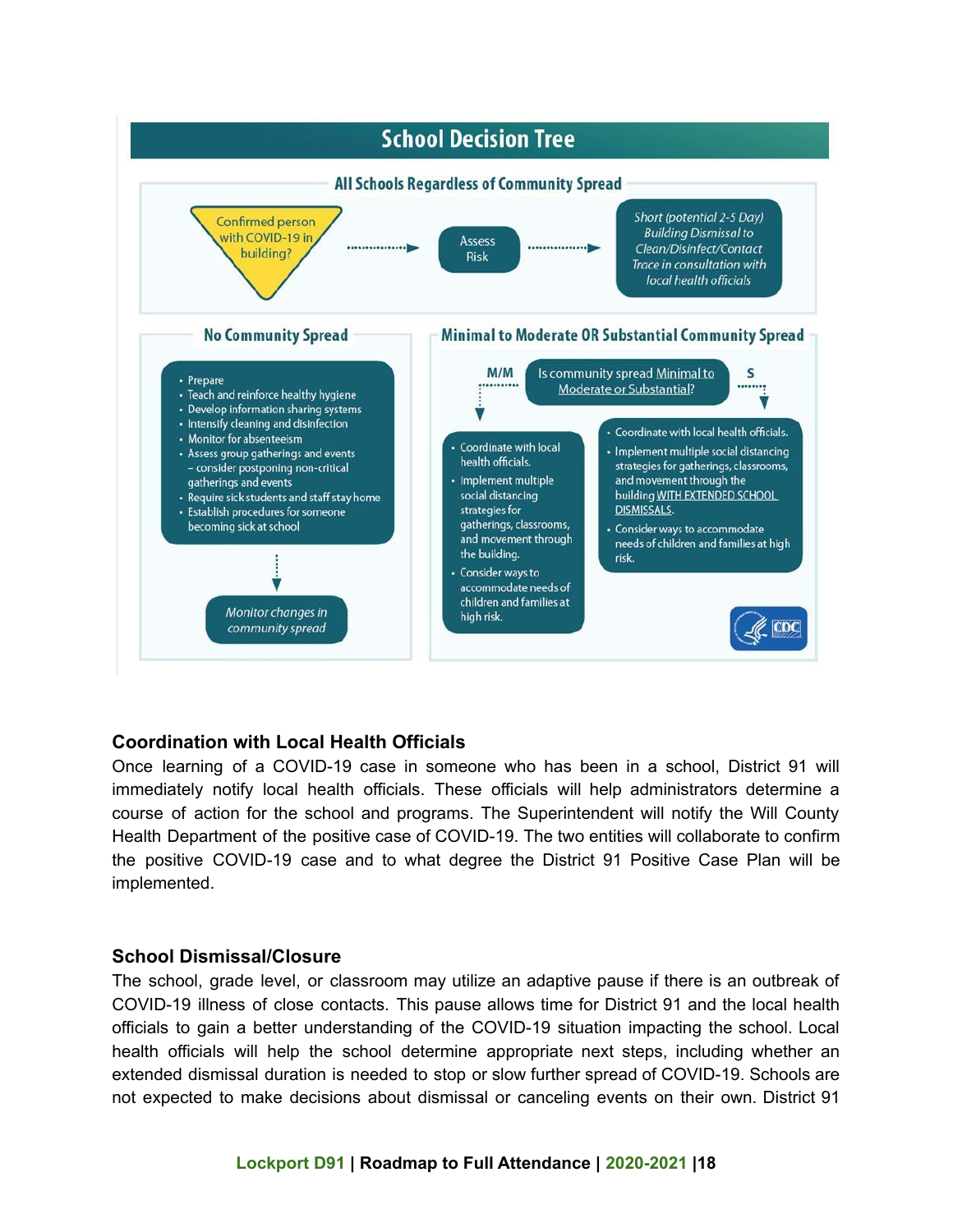partners with the Will County Health Department for recommendations of the scope (e.g., a single school or the full district) and duration of an adaptive pause and will be made on a case-by-case basis using the most up-to-date information about COVID-19 and the specific cases in the community. During any adaptive pause , staff, students, and their families are discouraged from gathering or socializing anywhere. This includes group childcare arrangements, as well as gathering at places like a friend's house, a favorite restaurant, or the park. During any school dismissal, full remote learning will continue for all students M-F as scheduled. Meals will be offered as "grab-and-go" bagged lunches from a location to be determined for families affected by the school closure.

#### **Communication Plan**

District 91 will coordinate with local health officials to communicate dismissal decisions and the possible COVID-19 exposure. This communication to the school community will align with the current district communication plan. In such a circumstance, District 91 will maintain confidentiality of the student or staff member as required by the Americans with Disabilities Act and the Family Education Rights and Privacy Act. Families will be notified of the planned duration of the closure and the anticipated return to in-person learning.

# **Cleaning and Disinfecting in Event of an Exposure to COVID-19**

District 91 custodial staff will follow the established cleaning procedures for building cleaning and disinfection. Areas used by the individuals with COVID-19 will be closed off. Custodians will wait as long as practical before beginning cleaning and disinfection to minimize potential for exposure to respiratory droplets. Outside doors and windows will be opened to increase air circulation in the area. If possible, the custodians will wait up to 24 hours before beginning cleaning and disinfection; if 24 hours are not possible, they wait as long as possible. The custodial staff will clean and disinfect all areas (e.g., offices, bathrooms, and common areas) used by the ill persons, focusing especially on frequently touched surfaces. If surfaces are dirty, they must be cleaned using a detergent or soap and water prior to disinfection.

# **Extending the School Dismissal/Closure**

Temporarily dismissing schools is a strategy to stop or slow the further spread of COVID-19 in communities. The need to extend school closures will be made in collaboration with the Will County Health Department. School dismissals and event cancellations may be extended if advised by local health officials. The nature of these actions (e.g., geographic scope, duration) may change as the local outbreak situation evolves. During school dismissals (after cleaning and disinfection), District 91 may stay open for staff members (unless ill) while students stay home. Keeping facilities open: a) allows teachers to develop and deliver lessons and materials remotely, thus maintaining continuity of teaching and learning; and b) allows other staff members to continue to provide services and help with additional response efforts. Decisions on which, if any, staff must be allowed in the school will be made in collaboration with the Will County Health Department. Administrators must seek guidance from local health officials to determine when students and staff will return to schools and what additional steps are needed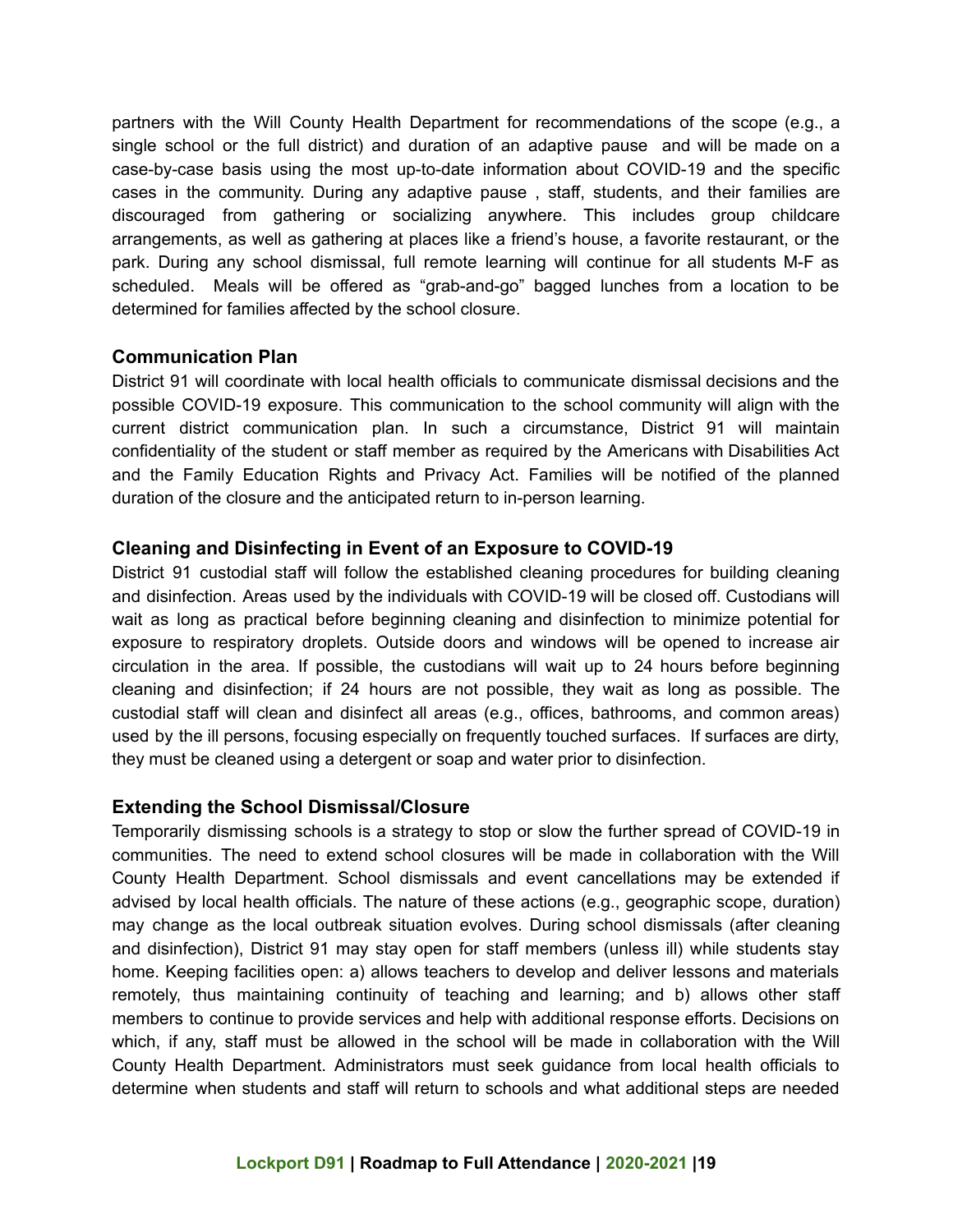for the school community. In addition, students and staff who are well but are taking care of or share a home with someone with a case of COVID-19 must follow instructions from local health officials to determine when to return to school.

# **Instruction**

District 91 has developed an instructional plan to allow for a return to in-person learning for students, while holding paramount the health and safety of our students, staff, and community. Teachers will use core curriculum and differentiated instruction to help individual students reach their learning goals. Teachers have determined priority standards to teach and review during the 20-21 school year, which may differ from the traditional curriculum due to COVID-19 related school closures. Teachers have in place standards aligned math and reading assessments which determine the level of differentiation needed. Teachers will use NWEA MAP administered in the winter and our local standards aligned assessments formatively to determine teaching actions.

# **Safety Education for Students**

Students will continue to receive grade level appropriate education and guidance for proper physical distancing, proper use of PPE, and proper hand hygiene, as needed. Each school has developed a plan for providing students with building specific safety measures to follow with an explanation as to why these measures are important. The goal of these lessons is to help students be aware of the importance of following proper hygiene and use of PPE while at the same time feel comfortable at school.

# **Students Who are Medically Fragile or at Higher Risk**

The administration will work closely with school nurses and parents, as well as the student's medical provider, to determine safe alternatives to in-person instruction. District 91 will implement a remote learning plan for medically fragile students and students at a higher risk of long-term (18 weeks or longer) severe illness with doctor's authorization. Shorter-term certified illnesses that render the student unable to attend school may be considered for homebound instruction. Students unable to tolerate a mask will require a doctor's note.

Appropriate consents must be obtained for communication with outside providers. A review of a child's IEP, 504 Plan, asthma action plan, or Individualized Health Plan may be needed to determine if these plans will need to be amended or modified.

Teams will consider the following:

● The student's behavior and capacities, including ability to control secretions, cover mouth/nose when sneezing and coughing, ability to maintain distance from other classmates, ability to tolerate wearing a face covering (may consider the option of face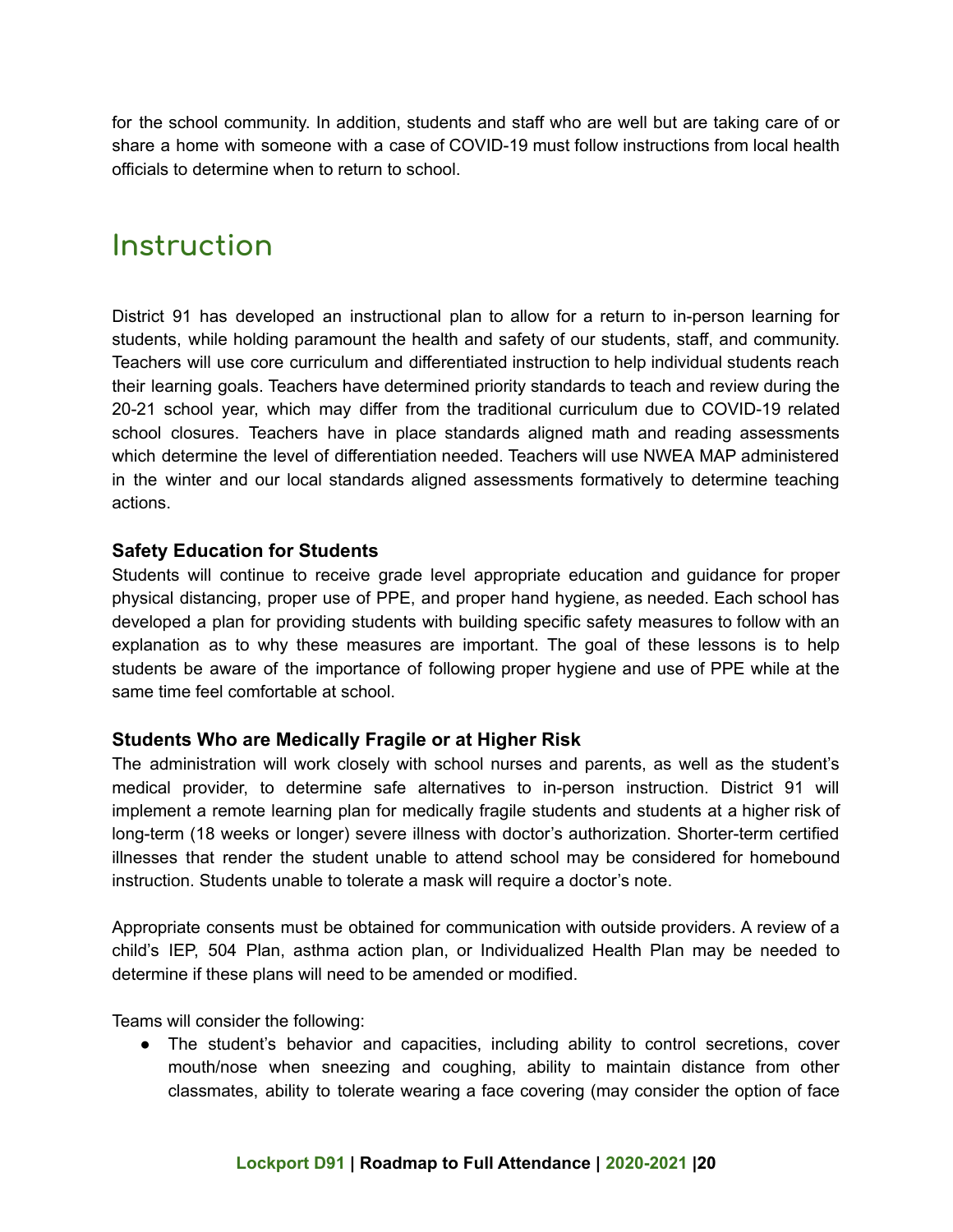shield instead), ability to wash hands with/without assistance, and ability/safety of use of hand sanitizer.

- The number of students per classroom and ability to maintain social distancing, when possible.
- Consult with individual student health care providers, if applicable, and IEP teams to determine the best modality to meet the student's needs on an individualized basis.

For staff working with students who are present for in-person learning, District 91 provides appropriate PPE for continuous wear and during procedures such as feeding (e.g., gowns, gloves, and face shields). Maintaining strict social distancing will not likely be feasible due to the personal nature of common care and services, including feeding, toileting, suctioning, position changes, diaper changing, hand-over-hand assistance, physical therapy, and occupational therapy for some students. Appropriate PPE should be used in conjunction with appropriate hand hygiene.

# **Social and Emotional Learning (SEL)**

SEL curricula and additional supplementary services will continue to be provided for students and staff. Teachers will continue to implement the SEL curriculum with supplementary resources with an intentional focus on student's emotional health who may have been or continue to be impacted by COVID-19. Students will also have continued support of social workers, psychologists, and student liaisons at school. Students grades 4-8 have completed the FastBridge Saebrs SEL assessment in November of 2020. Teachers grades K-8 completed a SAEBRS assessment of their students in order to identify SEL risk factors. Parents were asked to complete a *Student Intake/Needs Assessmen*t at the beginning of the school year to help problem solving teams identify students who may need additional support or interventions. Students with IEPs for SEL will continue to receive services based on their identified IEP minutes. An additional assessment during the school year may be considered as needed.

# **Fine Arts/Exploratory (Art, Band, Tech, & Music) Classes**

Band related education will follow the most current IDPH/ISBE guidelines for student and staff safety measures.

General music, art, and Tech classes/exploratory classes are provided in the general classroom to avoid groups of students in the hallway.

# **Physical Education, Playgrounds & Locker Rooms**

Physical activity can support students' overall health and help reduce stress and anxiety. Whenever feasible and weather permitting, PE will be held outdoors with activities that allow physical distancing and mask breaks. If physical education must be taught inside, PE teachers are utilizing markings on the gymnasium floor/wall/field or Poly Spots to maintain distance between participants. Handshaking, high fives, or other physical contact is prohibited. It is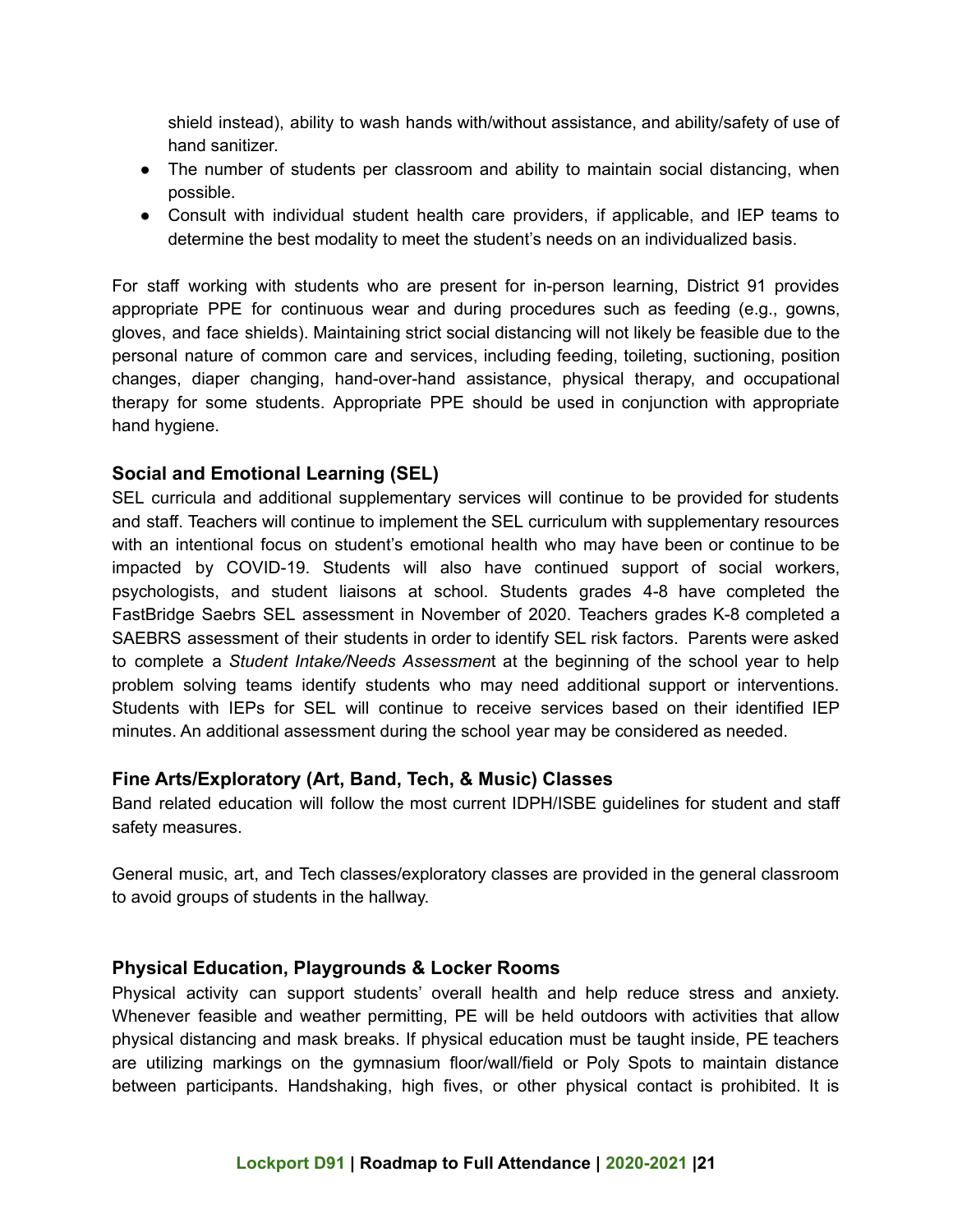recommended that PE teachers use a megaphone or microphone to maximize physical distancing. The use of shared equipment is not recommended. Any shared equipment must be cleaned between each use and disinfected at the end of each class. Playgrounds and ballfields will remain closed until such time as Phase 5 is reached. Students and staff must wash their hands or use hand sanitizer at the start and end of each class period or when hands are visibly dirty. Students must perform hand hygiene after the use of each piece of equipment. Locker rooms are closed and inaccessible during school hours until Phase 5, students will be allowed to participate in activities without changing clothing. Middle school students will NOT need a PE uniform until Phase 5. Shoes may be changed in the classroom before PE class. Locker rooms will be used for changing during after school athletics but the number of individuals in the locker room at any one time will be limited.

# **Extra and Co-Curriculars**

Athletics and extra and co-curricular clubs and activities before and after school have been reinstated on a temporary basis. These are offered to students that attend instruction within the building (in-person learner.) Participants and spectators must wear face coverings at all times and will have a temperature screening. Games are limited to 50 adult spectators from Kelvin Grove only and must present a pass to be admitted into the building. Parents are not allowed to travel to away games. Clubs and activities are limited to a maximum number of participants based on the space provided for the activity. These will be offered one day a week after school.

#### **Special Needs**

District 91 understands the impact COVID-19 has had on our most vulnerable student population. We will continue to prioritize In-person instruction for IEP and 504 students. The Special Education administrator and case managers will remain in contact with special needs families. Timelines will be adhered to for annual IEP meetings and required evaluations. There continues to be limited flexibility from complying with federal and state laws. All Individuals with Disabilities Education Act (IDEA) and Section 504 timelines remain in effect. IEP teams will meet to determine whether any amendments to students' IEPs are necessary to address students' current levels of performance. IEP staff will create an IEP amendment to reflect remote learning plans for the current school year.

Related Services (OT/PT/Hearing/Vision, Speech, Social Work Services, etc.) will continue to be provided. Masks must be worn, and social distancing maintained when possible. Materials used in therapy must be cleaned and sanitized between uses with enough time to let the material properly dry.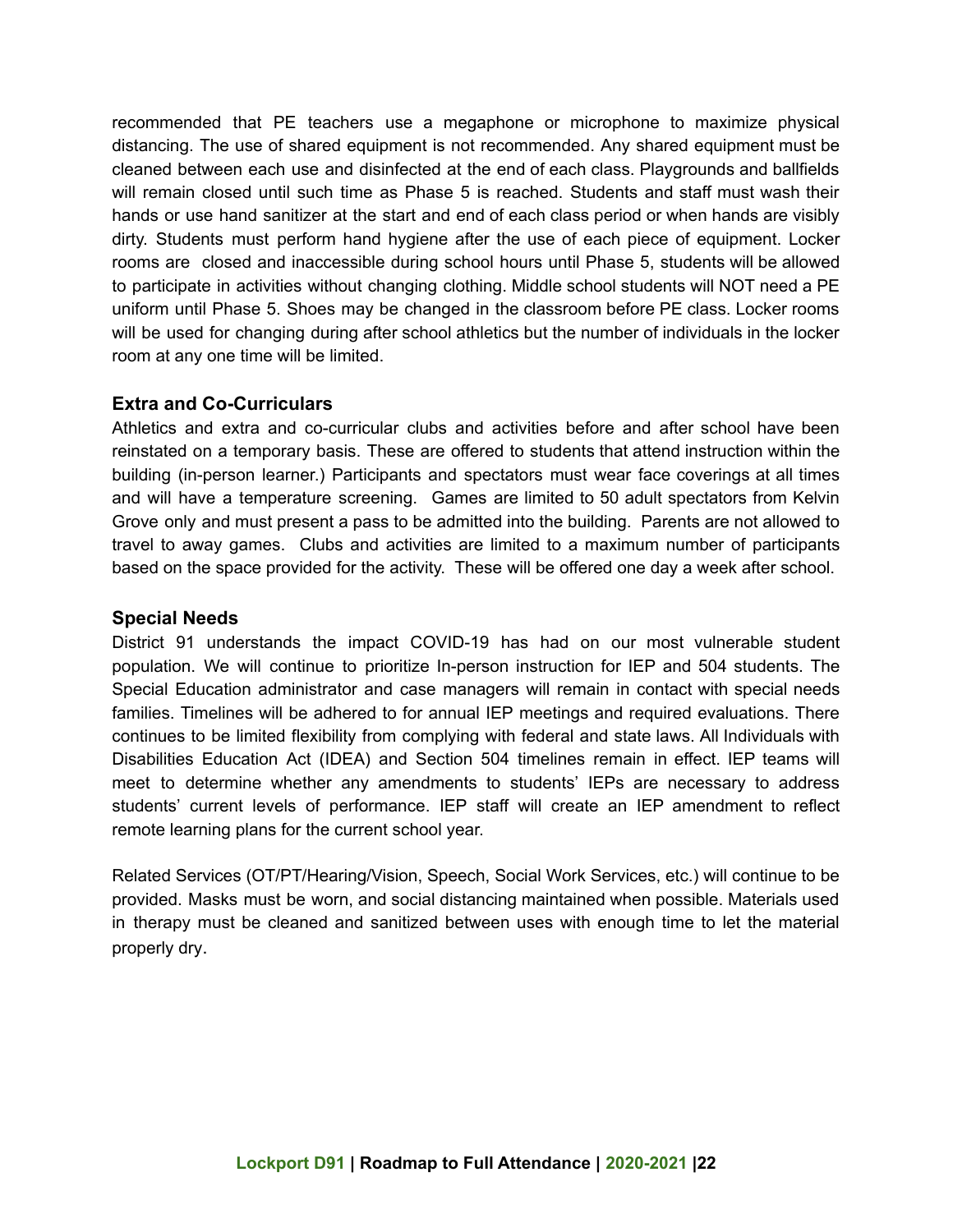### **English Language Learners**

Language development is an interactive and socially driven process. Any support that can be provided to English Learners to facilitate interactive dialogue with native English-speaking peers or adults, especially on academic topics, is essential.

In-person instruction is prioritized for English Learners. Language learners often require instruction on how to properly pronounce phonemes, syllables, and words. This is typically done through direct observation of the teacher's mouth or tongue position. Such demonstrations will be impeded by traditional face coverings. Instruction may be provided while wearing face shields during instruction or pre-recorded demonstrations. When developing instruction for English Learners, educators must continue to continue to apply the Illinois English Language Development Standards and utilize the WIDA Can-Do Descriptors for listening, speaking, reading, and writing. Keeping these two documents in mind and differentiating instruction based on each student's English proficiency level will help ensure that lessons are scaffolded appropriately for students. Additionally, early learning educators have language acquisition tools to drive the support of young language learners. The Early Learning Development Standards are central in providing guidance with an emphasis of parental involvement, which is so important to a young child's language development.

#### **Remote Learning**

Remote learning will continue to be an option for students in District 91. With the increase of in-person learning, all students will still experience one day of remote instruction per week. Remote learning days will consist of a mix of live-streamed sessions, recorded sessions, and independent work.

The Remote Learning Plan will be used during any period where the District may need to reinstate blended or extended remote learning. In addition, instructional staff will employ the remote learning plan should the district have to close a class or school for a short period of time due to COVID-19, or emergency school closure. This plan will be posted on the website. Teachers have developed and implemented plans to ensure students are familiar with the platforms, procedures, and expectations required for successful remote learning. The District 91 Remote Learning Plan will be revised as needed based on recommendations from the Illinois State Board of Education.

#### **Technology**

Each student has been provided a chromebook device for use at home. Any child who is new to the district will be able to complete the technology use agreement form and receive a device for use at school or home throughout the 2020-2021 school year.

For families that do not have Wi-Fi access, during any remote learning period, the school staff will work with individual families to provide solutions as needed (e.g. Access to Reduced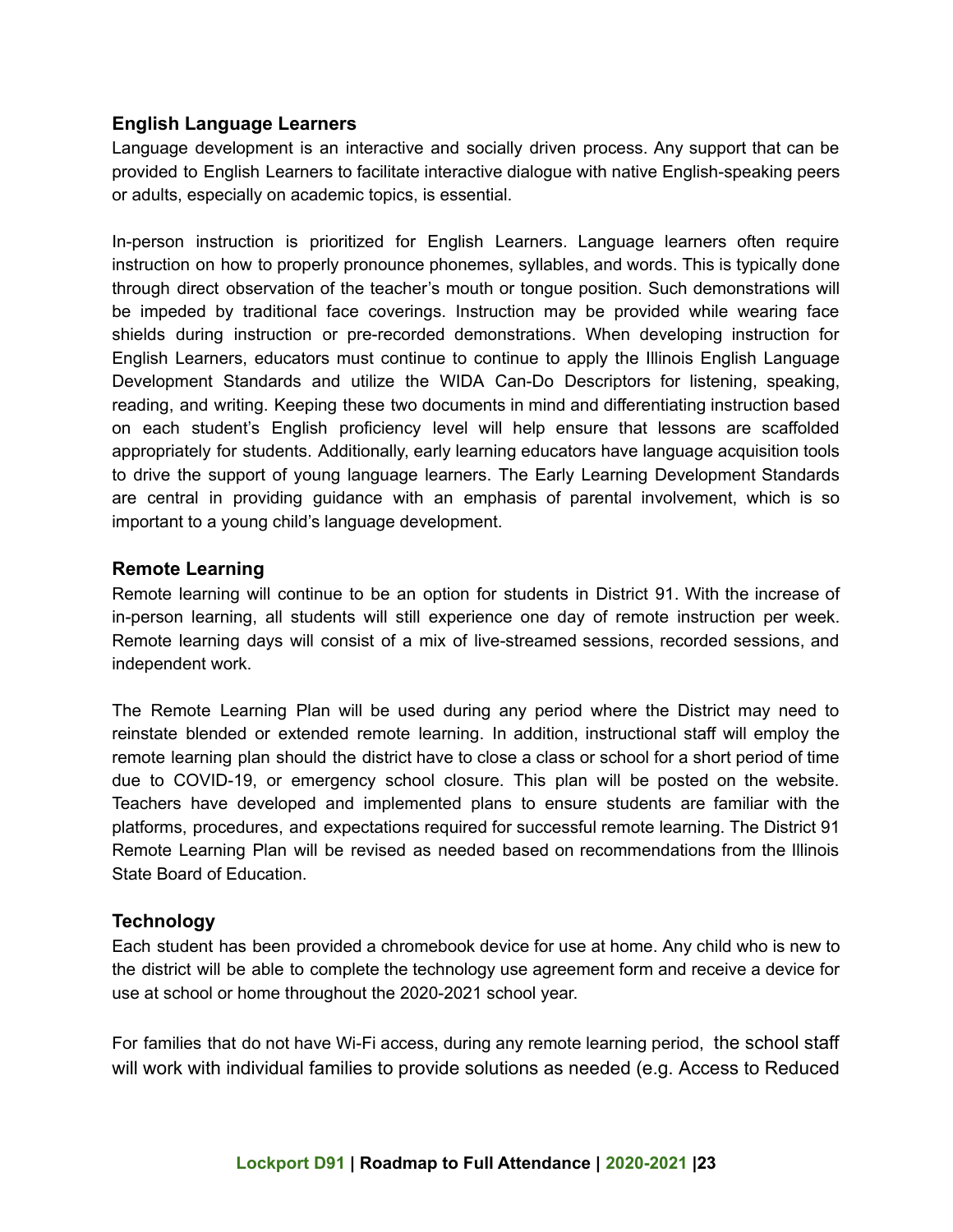Rate Programs, <https://www.internetessentials.com/> etc.). Please contact the building principal at your child's school for additional solutions.

# **Transportation (special populations)**

District 91 and Lockport Area Special Education (LASEC) are working closely with Hopewell/First Student Transportation Company to ensure procedures are in compliance with all applicable expectations under state and federal guidelines. All individuals on a bus/van must wear a face covering and social distancing will be maintained to the greatest extent possible. Students may be screened for symptom and temperature checks, through self-certification, before boarding a bus. Students and families should be aware of procedures and expectations regarding transportation. Drivers and monitors will wear approved and appropriate PPE and perform regular hand hygiene. Before the start of each workday, drivers and monitors will undergo symptom and temperature checks to verify that they are free of symptoms. Drivers and monitors who have a temperature greater than 100.4 degrees Fahrenheit/38 degrees Celsius or symptoms of COVID-19 will not work. Drivers and monitors who become ill during their route will contact their supervisor immediately. Busses/vans are cleaned throughout the day to assist with mitigation efforts.

The CDC recommends that entities should "create distance between children on school buses when possible." No more than 10 individuals may be on a vehicle at any one time during Phase 3. No more than 50 individuals may be on a vehicle at any one time during Phase 4. Seating arrangements with respect to social distancing can be adjusted for students who live in a household with other students. Students will be monitored at school loading and unloading zones. All IDOT inspections will occur as required. In addition, student transportation vehicles will be sanitized each day. Seats and high touch areas will also be sanitized between routes. Sanitizing products used meet the EPA criteria and will be used according to manufacturers' guidelines.

# **Operations**

# **Food Service**

Additional seating areas will be established both indoors and outdoors, for students and staff. Eating outdoors will be considered whenever possible. Access to eating areas are staggered where possible to promote social distancing. Groups will be limited to the maximum gathering size per the Restore Illinois plan.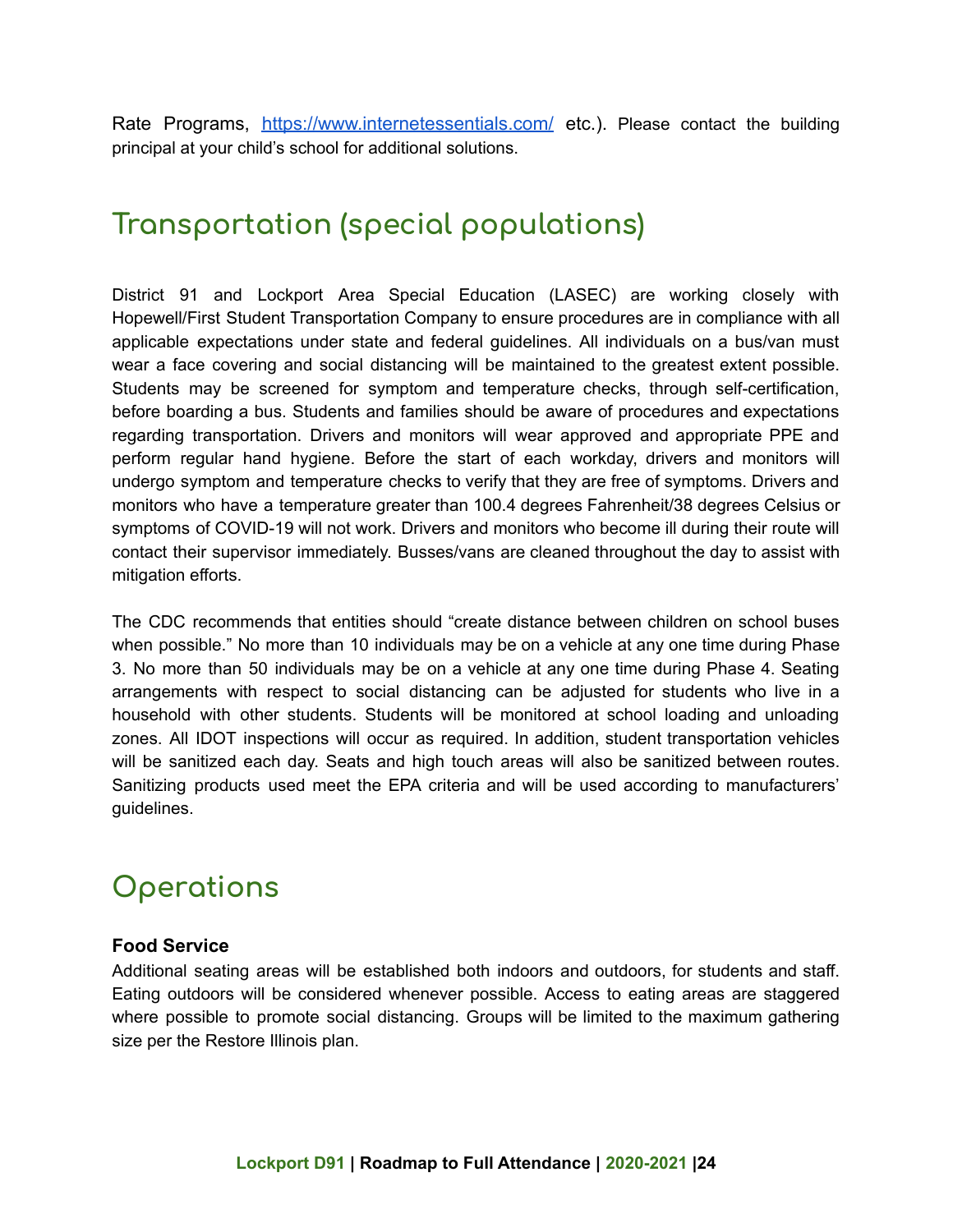Meals will be individually packaged and distributed to students at lunch time. Non-disposable food service items will be handled with gloves and washed with dish soap and hot water or in a dishwasher. Areas where students consume meals will be thoroughly cleaned and disinfected. Food service personnel will use appropriate PPE, including gloves and face coverings, while preparing and distributing food.

Hand hygiene will be promoted prior to and after eating a meal or consuming any food items, and hand sanitizer will be available at food service locations. Mealtime expectations will be shared with students and staff.

# **Facilities**

Sanitation, hygiene, and PPE supplies have been ordered and stockpiled for employee access. All custodial/maintenance staff have been trained on the return to school guidelines, where applicable. These procedures include extra sanitation efforts using certified EPA products in both low/high contact areas including but not limited to:

- Countertops
- Desktops
- Door handles
- Bottle fillers
- Handrails
- Light switches
- Restroom fixtures

Building custodians and cleaning personnel conduct daily cleaning and disinfection. An EPA approved cleaner is used for disinfection along with our standard cleaning protocols. All frequently touched surfaces (e.g., door handles/knobs, desktops/tabletops, countertops, light switches, pencil sharpeners, computer keyboards, hands-on learning items, phones, toys, cubbies/coat and backpack areas, sinks and faucets, etc.) are cleaned on a continuous basis. Restrooms, hallways, cafeterias, and high touch common areas are cleaned throughout the day. Soft surfaces such as carpets and rugs are cleaned daily. Items such as cloth toys or other cloth material items that cannot be disinfected are not used.

The Director of Building and Grounds may adjust personnel schedules to meet school needs. Cleaning schedules will be created and implemented for all facilities and equipment. Extra sanitation efforts occur during in-class learning which will address high traffic/common areas.

High Traffic Areas:

- Entryways
- Foyers
- Hallways
- Main offices
- Restrooms
- Stairwells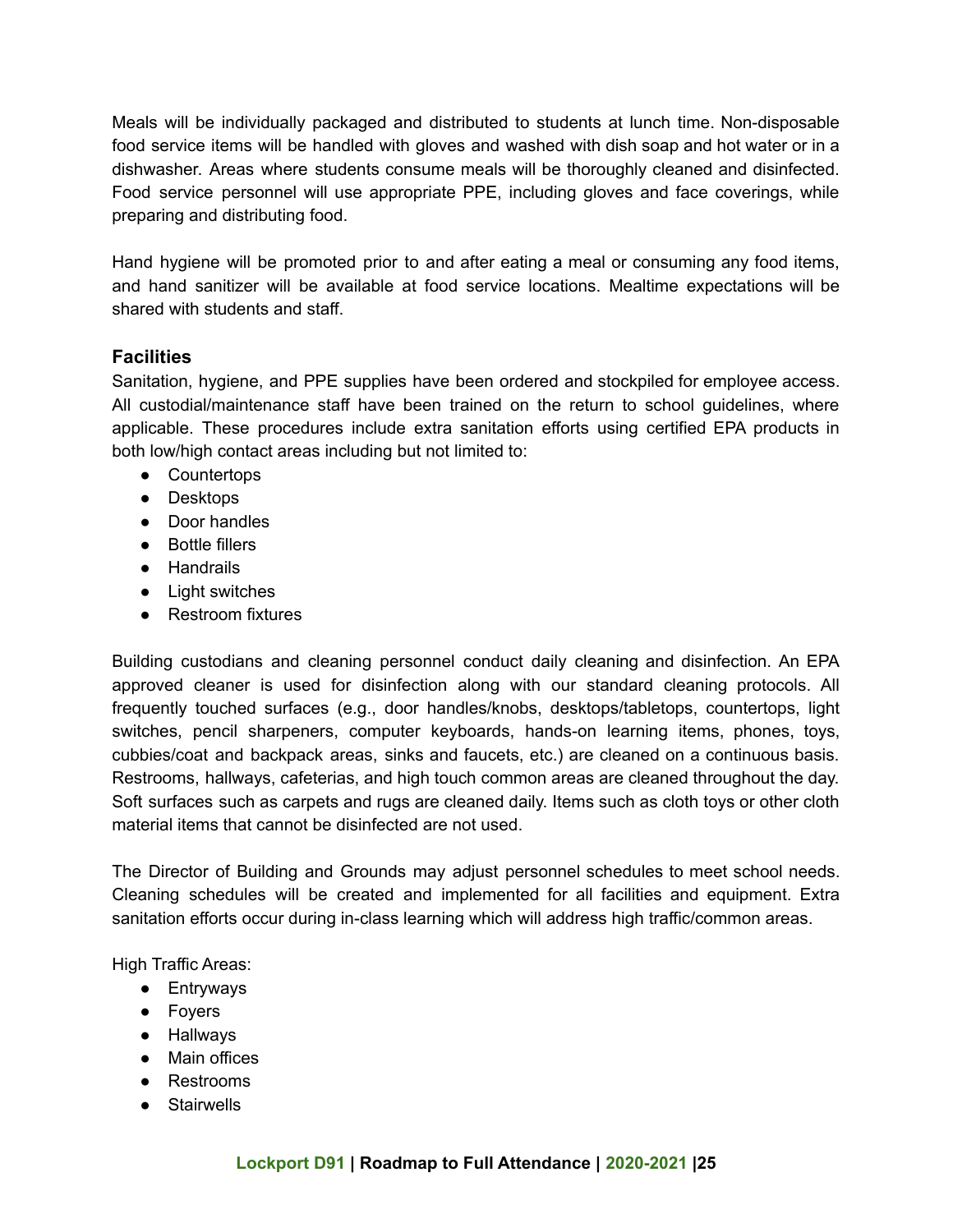The use of school facilities by external parties will be discouraged as much as possible, but some programs, such as the OASIS child care program, are critical to the community.

# **Before-and After-Care Programs**

The Oasis before and after school care program offered through the Lockport Park District has been suspended for the remainder of the 2020-2021 School year. When Oasis is able to resume, all oasis programming will follow the IDPH and DCFS guidance for licensed child care facilities.

# **Health Offices (Nurses)**

All school health offices will:

- Allow for six feet of distance between students in the well-child area and a separation area for sick students. Sink for hygiene, appropriate lighting, and proper ventilation will be considered for both areas.
- Limit the number of individuals allowed in at one time.
- Use plastic barriers around staff desks and between student care areas or curtains.
- Provide a supervised quarantine space for students/staff who are experiencing COVID-19-like symptoms and may be awaiting evaluation and/or pickup. Students must never be left alone and must be supervised at all times while maintaining necessary precautions within the quarantine space.
- Disinfect a space after it is occupied by a student and deep clean daily.
- Require students exhibiting COVID-19-like symptoms wear a face covering unless medically contraindicated.
- Per CDC guidance, close off areas used by a sick person; do not use these areas until after cleaning and disinfecting. Wait at least 24 hours before cleaning and disinfecting. If 24 hours is not feasible, wait as long as possible.
- School nurses and/or the administrator/designee working with individuals with illness symptoms will be supplied with appropriate PPE. School nurses should use PPE, including gloves and face coverings, when interacting with students and staff. Appropriate PPE should be used in conjunction with appropriate hand hygiene and standard precautions.
- Require personal care aides working with medically fragile students wear PPE (e.g., face shields, face masks, and gloves).
- Implement strategies to reduce unnecessary visits from students, staff, and visitors; reduce health office congestion; reduce exposure to infection, and allow for separation.
- Supply staff with first aid supplies, such as bandages and gauze, in the classrooms. In certain situations, students may need to stay in place for an in-person evaluation by the school nurse. Treat healthy students reporting to the health office for medical management, such as medications, tube feeding, assessment of injury, or first aid, in a separate clean designated area inside or outside the health office to prevent contact with potentially ill children.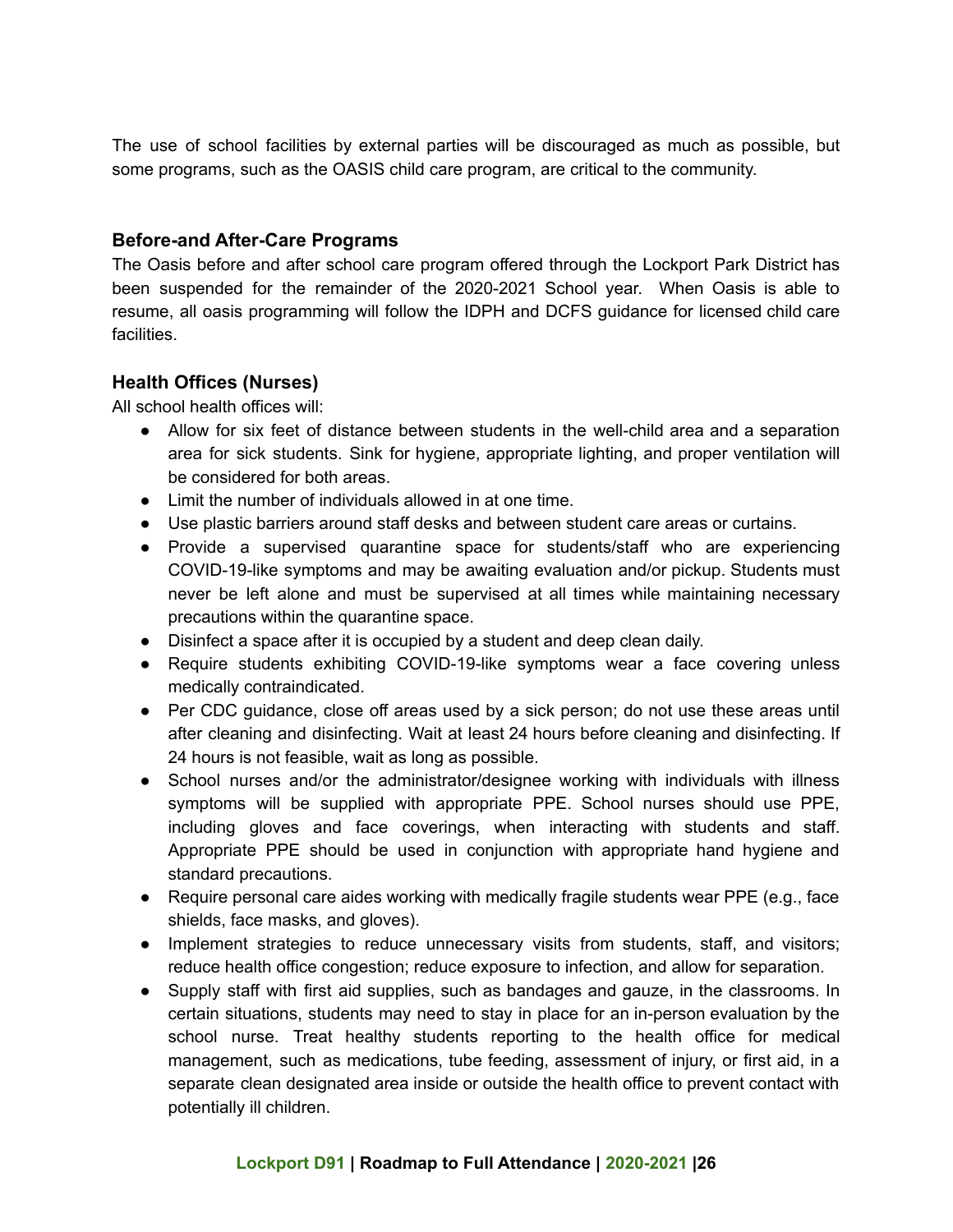- Perform daily cleaning of high-touch surfaces in the health office with a disinfectant noted to kill the coronavirus.
- Persons with common health conditions or those who need basic first aid should not report to the health office but may be managed in the classroom/alternate setting.
- Parents, guardians, or other authorized individuals should pick up ill students within a reasonable amount of time; students should not be allowed to utilize the school bus or public transportation for the return home.
- In the absence of a nurse, each school district's administrators must determine who will be responsible for meeting the health-related needs of students and staff.

# **Recommendations for Families**

- The State of Illinois mandated health examination and vaccine requirements were due by October 15th.
- Eye exams (by an ophthalmologist or optometrist) are required for: Kindergarten or students entering a State of Illinois school for the first time. Eye Exams or waiver must be submitted by October 15 of the school year.
- Dental Examinations are required for students entering grades Kindergarten, 2nd, and 6th. Dental Exams or waiver must be submitted by May 15 of the current school year and must be completed no more than 18 months prior to the May 15 deadline. Dental examinations must be recorded on the appropriate State of Illinois, Illinois Department of Public Health, Proof of School Dental Exam forms.
- Link to Dental Form: [http://dph.illinois.gov/sites/default/files/forms/dentalexamproof10\\_0.pdf](http://dph.illinois.gov/sites/default/files/forms/dentalexamproof10_0.pdf)
- Link to Eye Exam Form: <http://dph.illinois.gov/sites/default/files/forms/eye-examination-report050216.pdf>
- Link to School Health Exam Form: [https://www.isbe.net/Documents/health\\_exam\\_form\\_sp.pdf](https://www.isbe.net/Documents/health_exam_form_sp.pdf)
- Please make sure all emergency contact information is up to date.
- All students should stay home if they are sick, with any illness symptoms.
- The CDC recommends everyone 6 months of age and older get vaccinated every flu season with rare exceptions. Flu symptoms overlap with coronavirus symptoms. Please vaccinate your children for influenza.
- When reporting illness absences, be sure to report if your child is experiencing any specific symptoms related to the illness, including fever, vomiting, cough, diarrhea, or
	- In close contact with someone with a positive COVID 19 test
	- Has signs of coronavirus
	- Has been diagnosed with coronavirus
	- Has been diagnosed with influenza (respiratory flu).
- For students with asthma, no nebulizer treatments will be given at school during the pandemic. Asthma action plans should reflect the use of asthma inhalers and spacers.
- Please send your child with extra clothing in case a change is necessary.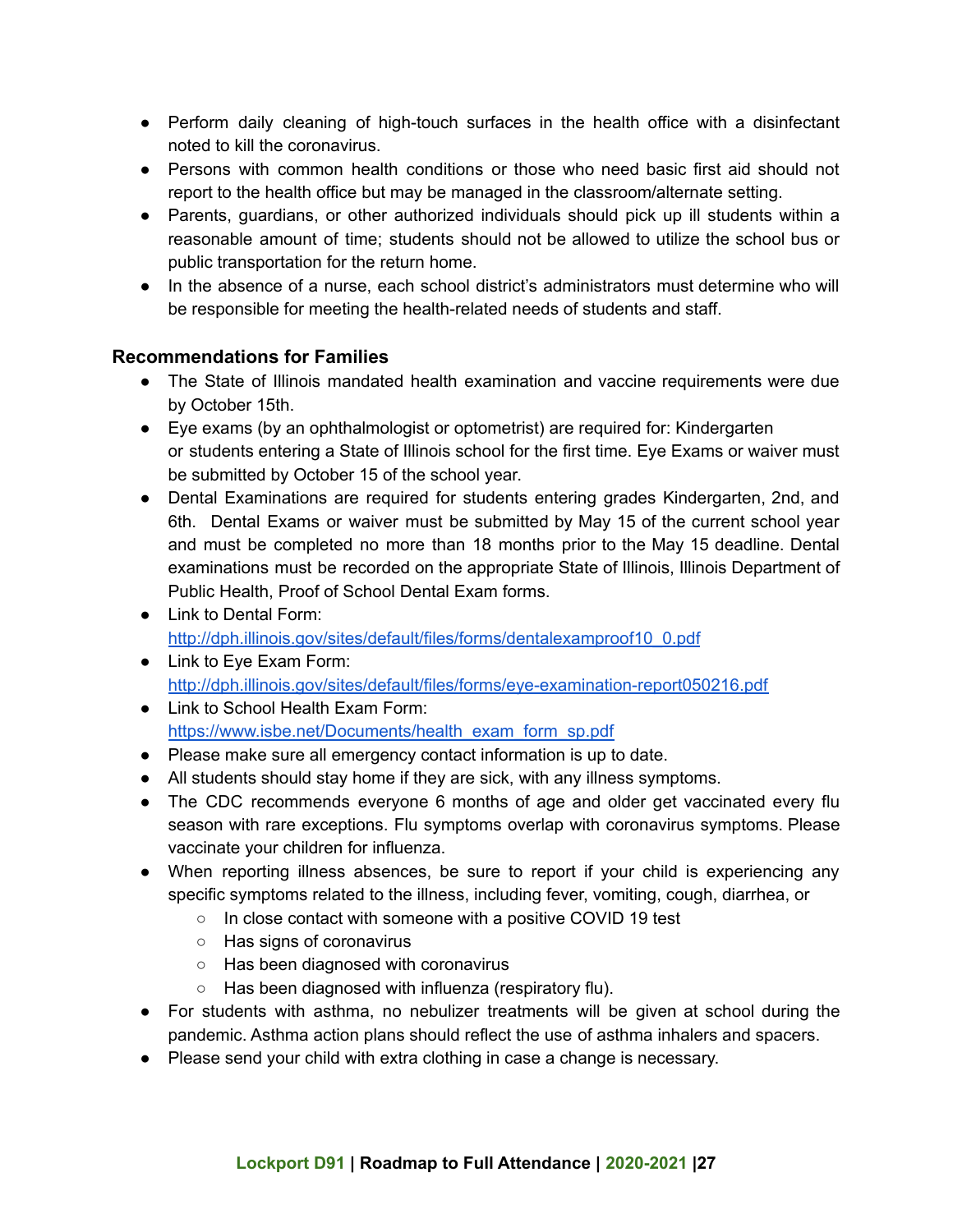# **Supplies to Mitigate COVID-19 Risks**

Development of this plan has resulted in the acquisition of the following supplies:

- Washable face coverings for employees and students
- Hand sanitizer for each classroom, main office and entryways
- Signage for physical distancing, hand hygiene and face coverings for each building
- Visitor specific signage on all entrance doors.
- Gloves and other specialized PPE for special needs applications
- Disinfectant and cleaning supplies
- Disinfectant Wipes
- Floor markings and signage throughout the buildings (social distancing, hand hygiene, etc,)
- Face coverings, gloves, and hand sanitizer for building visitors
- Thermometers for fever checks
- Desk shields for student and teacher desks
- Counter shields for offices and LRCs
- Mounted fans in K-5 classrooms
- Urinal and sink partitions
- Carts for teachers traveling from room to room
- Supplies for facility disinfection
- Additional disinfecting Foggers/Misters
- Chromebooks
- Hot Spots

# **Communications**

# **Communication Methods**

Throughout the 2020-21 school year, District 91 will utilize the following communication methods to keep stakeholders up to date on changes regarding all protocols:

- D91 [Website](http://www.d91.net/)
- Phone, text, and email alerts through Parent Square
- D91 e-newsletters
- D91 social media (Facebook and Twitter)

All parents/guardians who wish to receive communication should make sure email addresses and phone numbers are up to date in Infinite Campus.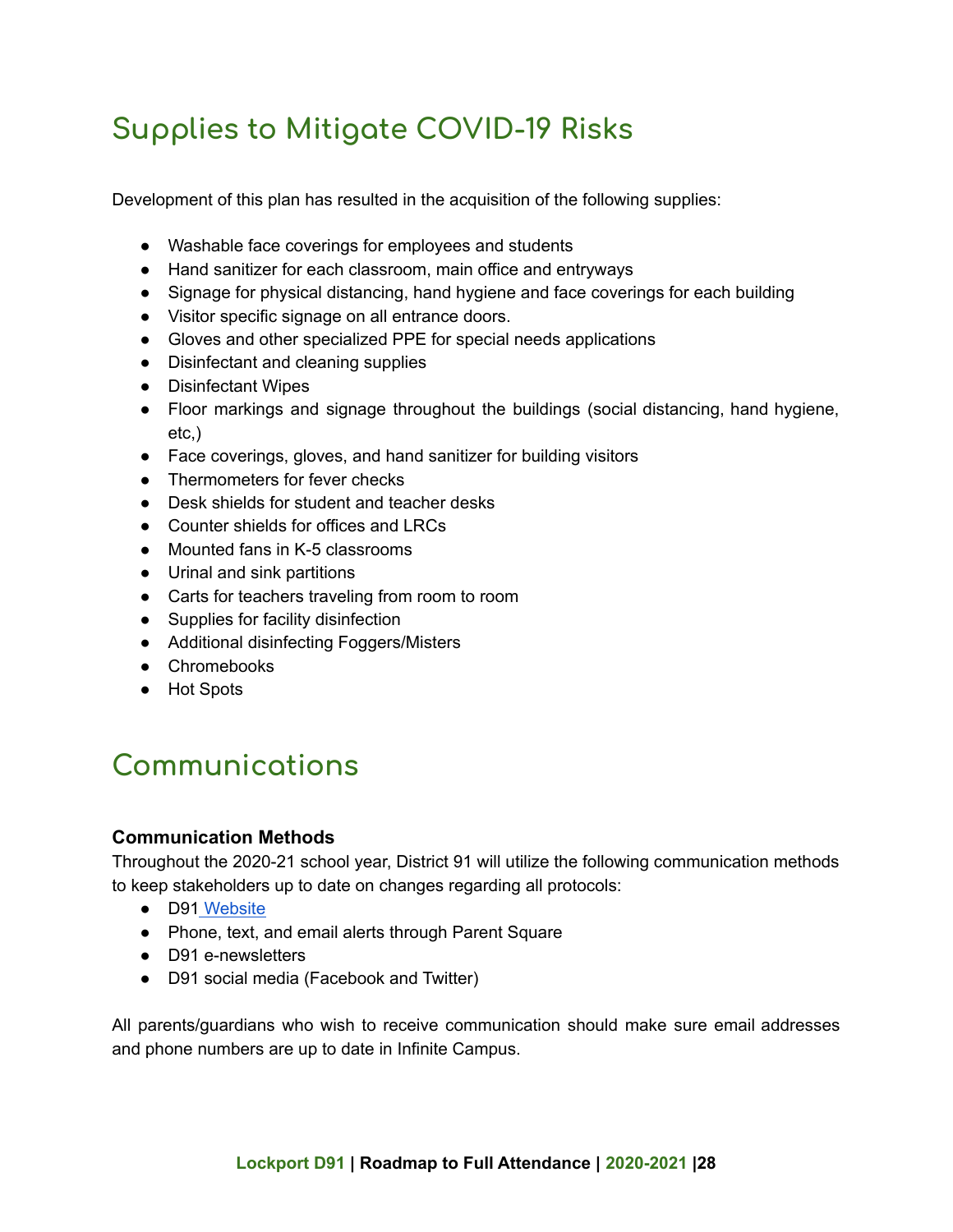# **Quick Contacts**

Who do I contact if...

**I have questions/concerns about Remote Learning:**

First point of contact is the teacher; second point of contact is the curriculum director; third point of contact is the building principal

**My student tests positive for COVID-19:**

School Nurse MG- Shannon Gilkerson ext. 2106; KG- Devon Lacasse ext. 1102

**I am a staff member who tests positive for COVID-19:**

Donna Gray, Superintendent ext. 1107

**I have questions/concerns about specialized transportation**:

Larry Spencer, Special Education Administrator ext. 1138

**My student needs tech support during Remote Learning:**

Tech support is available during normal business hours for D91 students and teachers via telephone or email at ext. 1103 or [tech@d91.net.](mailto:tech@d91.net)

**My child has general questions or needs support regarding remote learning:** Sharon Bruemmer KG ext. 1109; Laurie Tumino MG ext. 2122

# **Schedule Recommendations**

The District 91 planning process has been enhanced by the dedicated work of the transition team. Administrators, representatives of the teachers' association, support personnel, health staff, and building and grounds/safety personnel reviewed updated literature on in-person learning and opening of schools and the community feedback provided in the February 2021 survey responses during the crafting of the Roadmap to Full Attendance plan.

Based on community feedback indicating an overwhelming request for in-person learning, D91 administration is recommending schedule option #3, with a full remote option for families. Options #1 and #2 exist should the state guidance and/or the community health situation change.

# **Schedule Option #1: Full Remote**

In full remote learning, there is no in-person attendance and students receive five hours of instruction daily through synchronous and asynchronous activities. This option is available for families who are not choosing to send their children for in-person instruction or have medical conditions. Families choosing the full remote option are committing to do so for the full timeframe indicated by the survey period. Families will not be able to choose another schedule option until a new survey is opened. Students will be assigned to the white group for the remote learning option.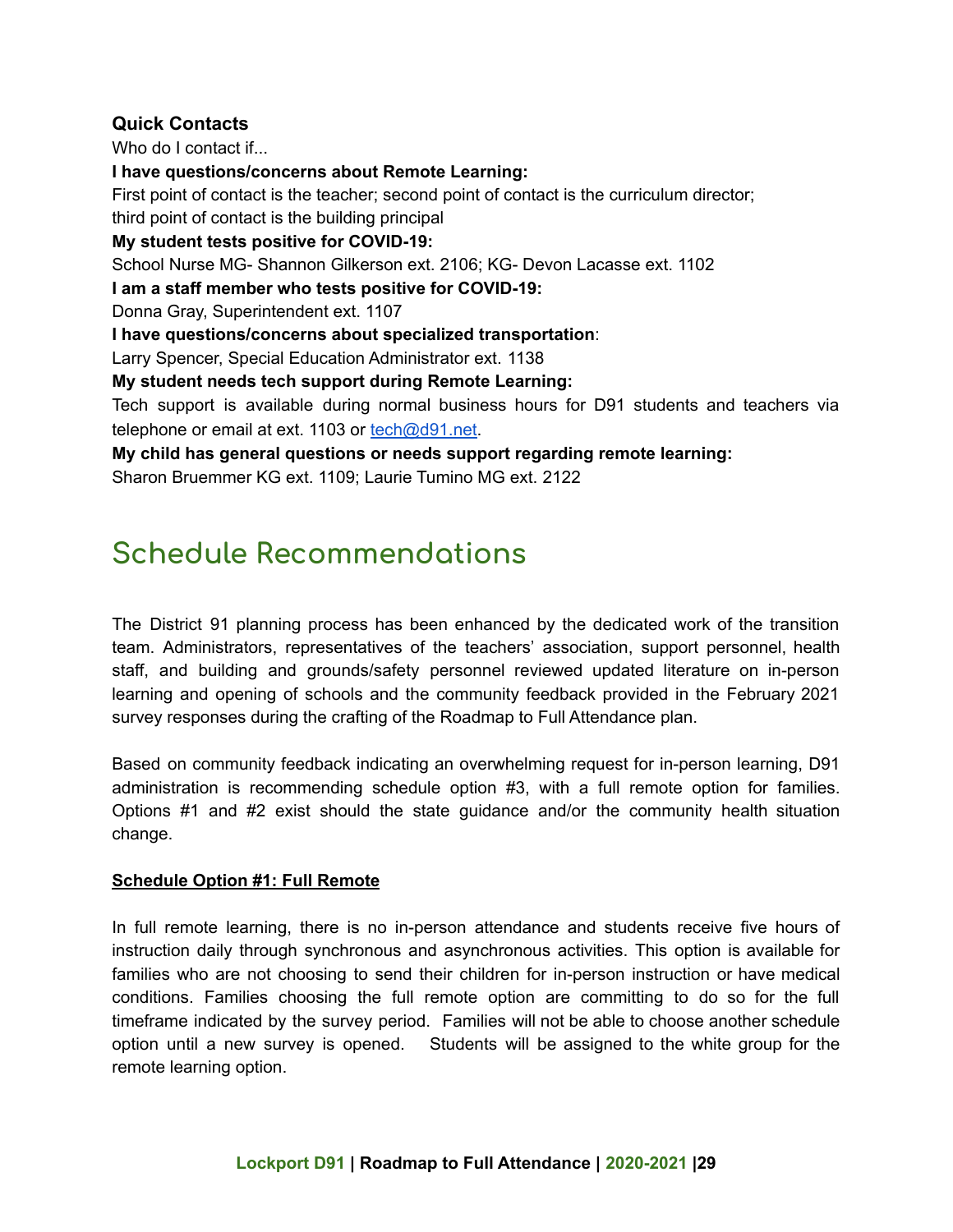- This option was utilized for all students at the beginning of the 2020-2021 school year as a transition to in person learning as well as during November/December 2020 during an adaptive pause.
- From September 28 November 13 and January 11 present, this schedule was an option for any family who did not wish to send their child for in person attendance.
- In the future, this format may be used when governmental or health authorities determine it is unsafe to conduct gatherings of fewer than 50 persons in a space or if a temporary closing is needed per the Roadmap to Reopening. As the health authorities work with governmental agencies to increasingly open schools, this schedule option may be limited to students/families who meet specific medical criteria.
- Academic learning sessions will be offered throughout each scheduled school day.
- Live learning sessions intermixed with independent learning tasks.
- Each grade level would have a unique schedule that allows core academic areas and specials.
- Live streamed instruction will be recorded and accessible later if a child is unable to participate in real time.

# **Schedule Option #2: Blended Model**

In the blended model, students attend in person instruction two days per week and receive instruction remotely the remainder of the regularly scheduled school week. Students will be assigned to either the Green or Gold group for the in person attendance option. Siblings will follow the same schedule regardless of grade or building unless the parent has selected different learning options. Every effort will be made for students with siblings at LTHS to be grouped similarly; however, the high school group rotation may differ from the elementary school's rotation.

The blended model can be used on its own or as a transition between the other schedule options when full in person attendance is not an option. D91 will reassess the COVID-19 related health data in partnership with the local health and governmental authorities to determine the safety of remaining in the blended model or transition to schedule option #1 or #3.

- To be used after a period of remote learning as a transition to in person attendance.
- Permits 6 foot or greater distancing in all environments; masks required.
- Students in the Green and Gold groups attend in person two days a week from 8:30am until 3pm (for example - M,R or T,F) with the remaining 3 days remote.
- A Blue group will be established to meet the needs of special populations, including but not limited to students with IEPs
- Remote learning is accomplished through streaming the live classroom instruction.
- Staff reports to the district each day.
- Each day is structured to achieve a minimum of 300 instructional minutes per grade level.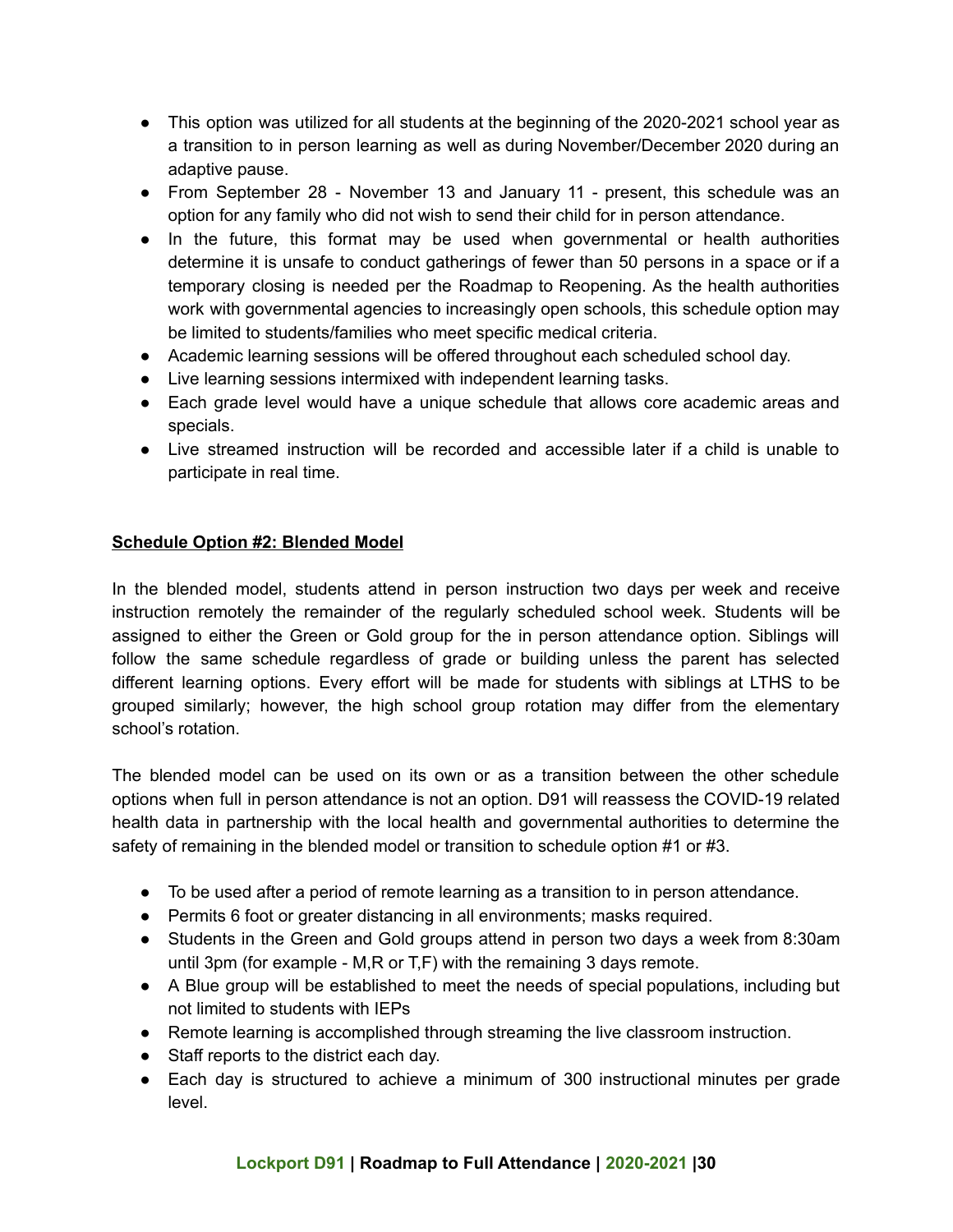- An assignment schedule will be provided each week for student and parent reference.
- Google classroom will be utilized as the primary platform for academic content.
- K-8 students will receive exploratory instruction throughout the week both in person and remotely.
- Teachers receive 50-60 minutes of plan time daily when students are on site.
- On Wednesdays, all students will be remote. Teachers will offer live sessions on a grade level schedule and students will also have independent learning activities. Remote learning days will contain approximately 2.5 hours of live instruction.
- Extra-curricular activities may be suspended based upon school or community spread.

|           |           | Monday             | Tuesday | Wednesday                      | Thursday      | Friday             |
|-----------|-----------|--------------------|---------|--------------------------------|---------------|--------------------|
| <b>PK</b> | Remote    | Green 1            | Gold 1  | TBD                            | Green 2       | Gold 2             |
| $K-8$     | In-Person | Green              | Gold    | None                           | Green         | Gold               |
|           | Remote    | White<br>&<br>Gold | Green   | White & Green, Gold<br>& White | White<br>Gold | & White &<br>Green |

# **Sample Blended and Remote Schedule**

# **Schedule Option #3: Enhanced In-Person Attendance**

This option will be utilized when less restrictive measures ensure the mitigation of the spread of COVID-19.

- To be used after a successful transitional blended learning period and/or when it is practical to maintain layered mitigating strategies while employing social distancing of 3-6 feet between students.
- Students that elect the in person option will attend full days (8:30-3pm) on site 4 days per week (M,T,R.F).
- Students that elect the full remote option will live stream instruction based on the schedule provided by the grade level teams. However, students that are scheduled for in person attendance will only be permitted to participate in live streaming upon approval from the building principal or nurse when a quarantine is necessary.
- On Wednesdays, all students will be remote. Teachers will offer live sessions on a grade level schedule and students will also have independent learning activities. Remote learning days will contain approximately 2.5 hours of live instruction.
- Alterations to congregate environments may still occur (additional lunch periods, altered practice in PE and recess, limiting student movement, etc).
- The district may determine extra and co-curricular activities may resume on an individual activity basis.